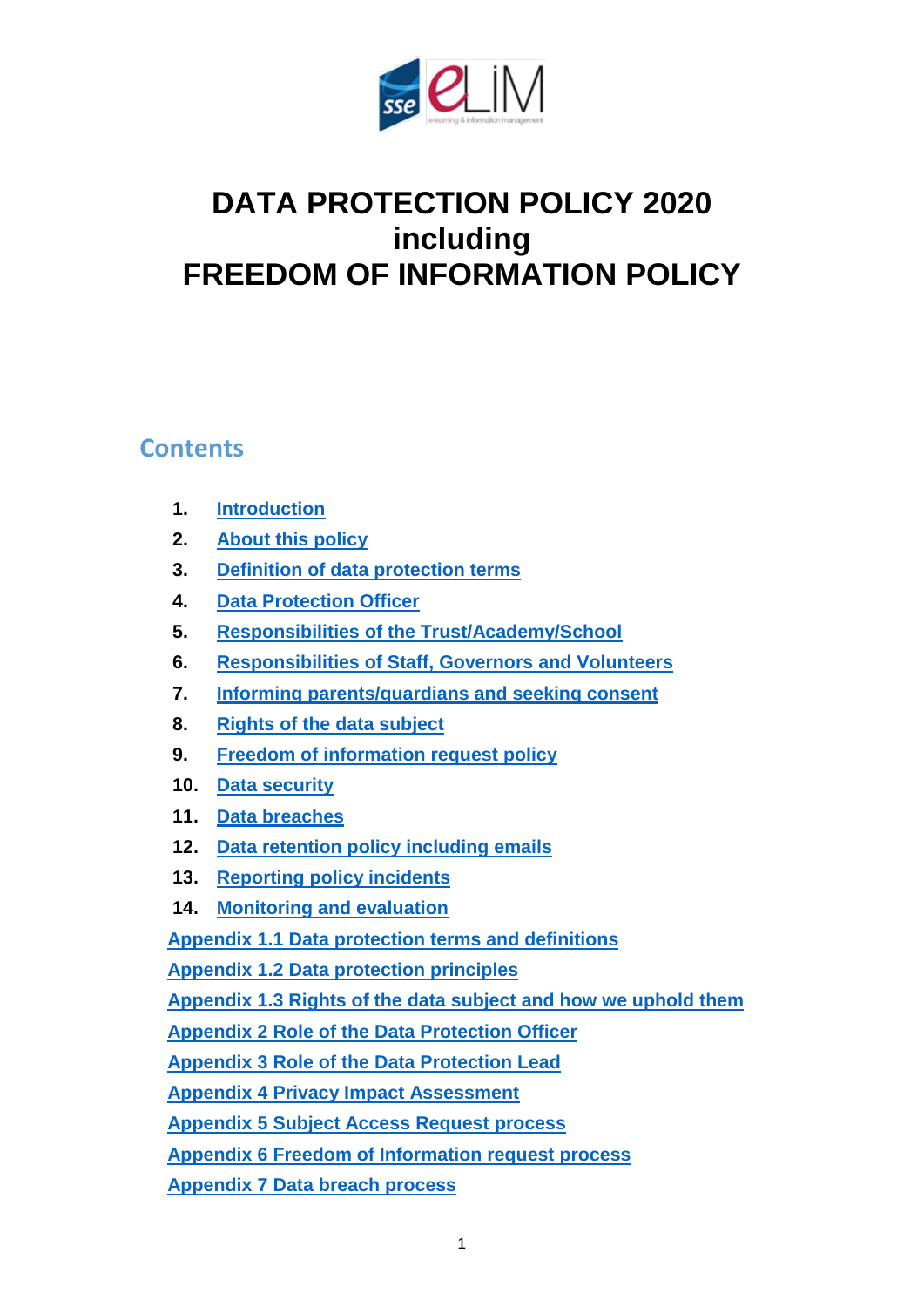### **Contacts and Review Information**

Data Protection Officer deposits of the control of the deposition of the [dposchools@somerset.gov.uk](mailto:dposchools@somerset.gov.uk) School Data Protection Lead **Jacky Ankerman** The policy was approved by Governors / Trustees on: 03/12/2020 Signature of Chair of Governors / Trustees:

The next review date is: 02/12/2023

Version Control

<span id="page-1-0"></span>

| Version | Author(s)             | Date Produced | Amendments                                                                                                                                                                                                      |
|---------|-----------------------|---------------|-----------------------------------------------------------------------------------------------------------------------------------------------------------------------------------------------------------------|
| 1.0     | Amy<br><b>Brittan</b> | 18/09/19      | Full rewrite of eLIM Data Protection<br>Policy 2018                                                                                                                                                             |
| 1.1     | Amy<br><b>Brittan</b> | 18/10/19      | Minor amendments:<br>6.7: Staff handover of personal<br>data<br>8.3: SARs do not have to be in<br>writing<br>10.3(b): Staff network permissions<br>and accounts                                                 |
| 1.2     | Amy<br><b>Brittan</b> | 11/11/19      | Minor amendment:<br>Section 6: Staff responsibilities<br>6.4: ensure that all<br>loss/theft/mishandling of data is<br>reported to DPL<br>6.6: school email to be used for<br>only school business, not personal |
| 1.3     | Amy<br><b>Brittan</b> | 02/02/20      | Minor addition:<br>Section 6: Staff responsibilities<br>Added statement to section 6.2 to<br>ensure that staff do not share<br>passwords with other staff or<br>students                                        |
| 1.4     | Amy<br><b>Brittan</b> | 23/04/20      | Section 10: Data security<br>Added sample statements for<br>Section $10(k)$ and $10(l)$                                                                                                                         |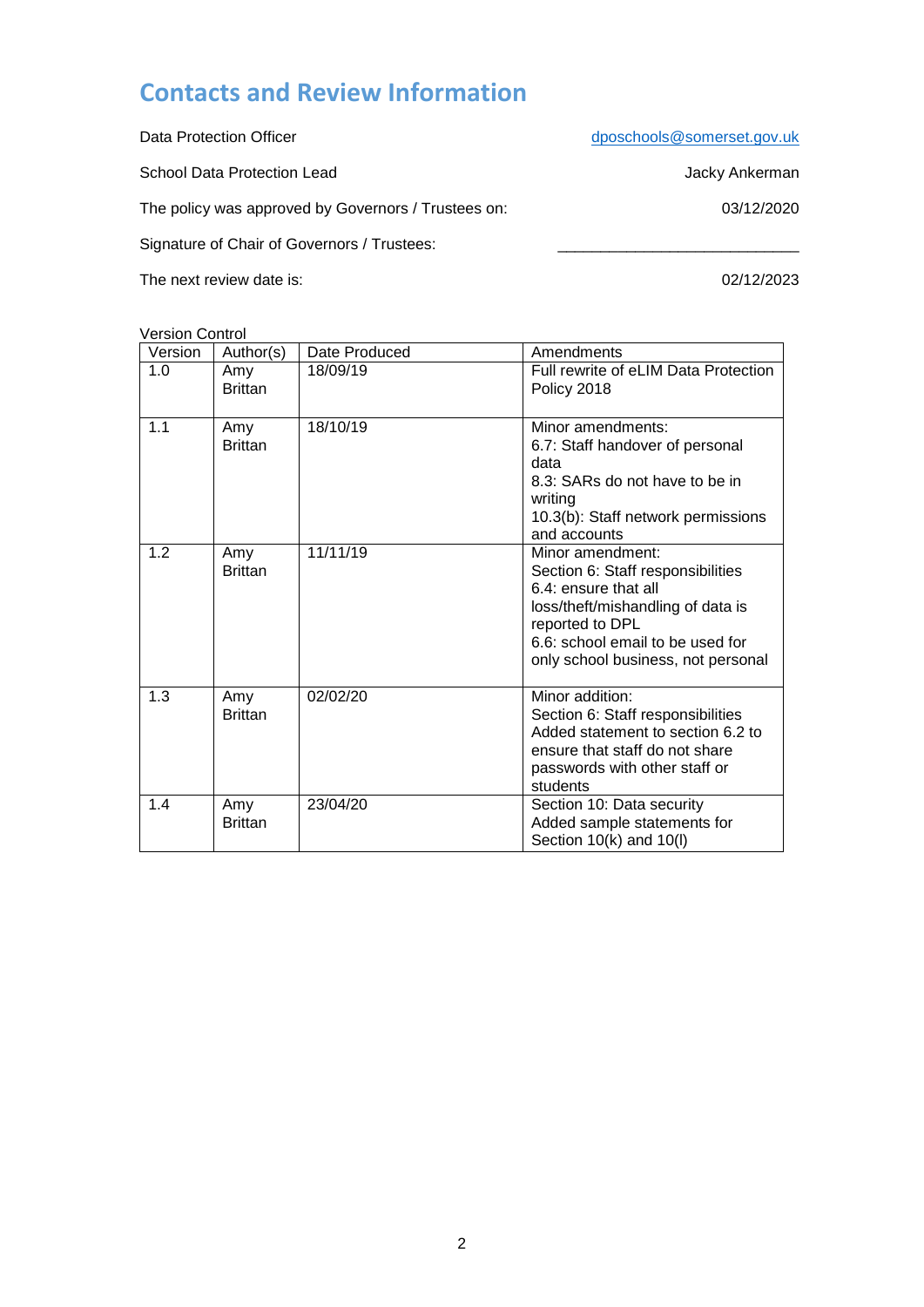#### **Introduction**

- 1.1. Everyone has rights with regard to the way in which their personal data is handled. During the course of our activities as a School we will collect, store and process personal data about our students, workforce, parents and others. This makes us a data controller in relation to that personal data.
- 1.2. We are committed to the protection of all personal data and special category personal data for which we are the data controller.
- 1.3. The law imposes significant fines and reputational penalties for failing to lawfully process and safeguard personal data and failure to comply with this policy may result in penalties being applied.
- 1.4. All members of our workforce must comply with this policy when processing personal data on our behalf. Any breach of this policy may result in disciplinary or other action.

### <span id="page-2-0"></span>**About this policy**

- 2.1 The types of personal data that we may be required to handle include information about students, parents, our workforce (including staff, volunteers and governors) and others that we deal with. The personal data which we hold is subject to certain legal safeguards specified in the General Data Protection Regulation ('GDPR'), the Data Protection Act 2018, and other regulations (together 'Data Protection legislation').
- 2.2 This policy and any other documents referred to in it set out the basis on which we will process any personal data we collect from data subjects, or that is provided to us by data subjects or other sources.
- 2.3 This policy does not form part of any employee's contract of employment and may be amended at any time.
- 2.4 This policy sets out rules on data protection and the legal conditions that must be satisfied when we process personal data.

### <span id="page-2-1"></span>**Definition of data protection terms**

3.1 A list of definitions is included in Appendix 1.1 to this policy.

#### <span id="page-2-2"></span>**Data Protection Officer**

- 4.1 As a School we are required to appoint a Data Protection Officer (DPO **see Appendix 2**). Our DPO is Amy Brittan and can be contacted at [dposchools@somerset.gov.uk](mailto:dposchools@somerset.gov.uk)
- 4.2 The DPO is responsible for ensuring compliance with the Data Protection legislation and with this policy. Any questions about the operation of this policy or any concerns that the policy has not been followed should be referred in the first instance to the DPO.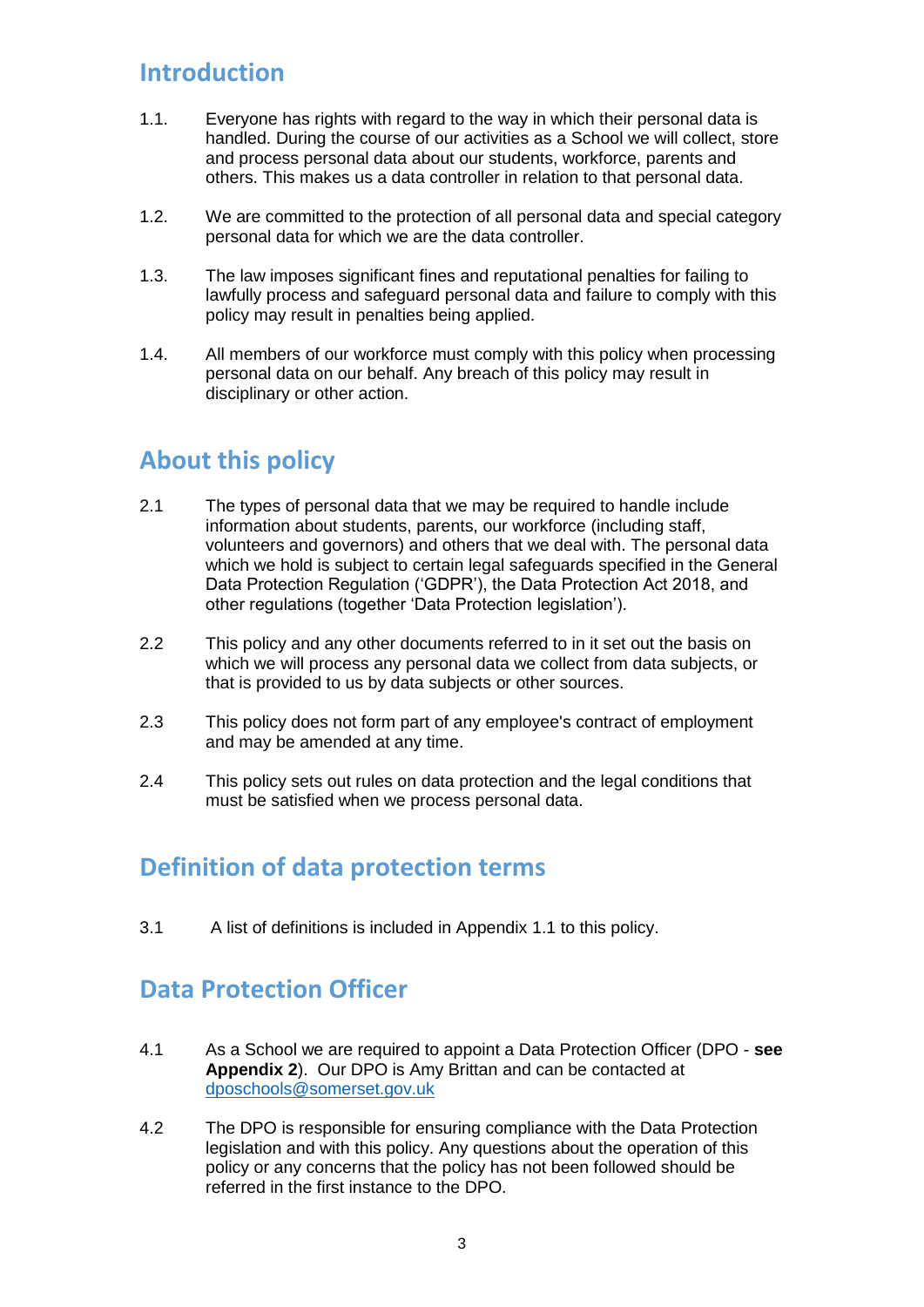4.3 Other day to day matters will be dealt with by The Data Protection Lead (DPL - **see Appendix 3**) with the full support and guidance of the DPO.

## **Responsibilities of the Trust/ Academy/School**

- 5.1 The School is committed to protecting and respecting the confidentiality of sensitive information relating to staff, students, parents and governors. The School will:
	- a) Follow the key principles of Data Protection legislation including the 7 principles of GDPR (**see Appendix 1.2**);
	- b) register with the Information Commissioners Office (ICO);
	- c) keep an up-to-date Data Asset Audit which lists all known uses of personal data in the School including the lawful basis for processing under Data Protection legislation, who it is shared with, where it is stored (including transfer out of the UK) and how long it is retained for.
	- d) verify that all systems that involve personal data or confidential information will be examined to see that they meet Data Protection regulations (see **paragraph 10 Data security**)
	- e) inform all users about their rights regarding data protection;
	- f) provide training to ensure that staff know their responsibilities;
	- g) monitor its data protection and information security processes on a regular basis, changing practices if necessary (see **paragraph 10 Data security**).

### <span id="page-3-0"></span>**Responsibilities of Staff, Governors and Volunteers**

- 6.1 All staff, governors and volunteers are responsible for checking that any information that they provide to the School is accurate and up to date.
- 6.2 All staff are responsible for ensuring that any personal data they use in the process of completing their role:
	- a) is not in the view of others who do not have the authority to view the data;
	- b) is kept securely in a locked cabinet when not being used;
	- c) is stored on a secure local or network drive;
	- d) if on a school PC or laptop, that the device is locked when the staff member is out of the room;
	- e) that passwords for school systems are not shared with other staff members or students;
	- f) if kept on removable storage (laptop, tablet, USB memory stick) approved by the school, that this is password protected and encrypted. The data held on these devices must be backed up regularly and this is the responsibility of the individual;
	- g) is not disclosed to any unauthorised third party (this includes verbal disclosures of confidential information);
	- h) is assessed and approved by the Senior Leadership Team or the DPL with advice from the DPO (see **Appendix 4 Privacy Impact Assessment**) if used within an app, webservice or other application.
- 6.3 Staff should follow the security measures set out in **paragraph 10 Data security.**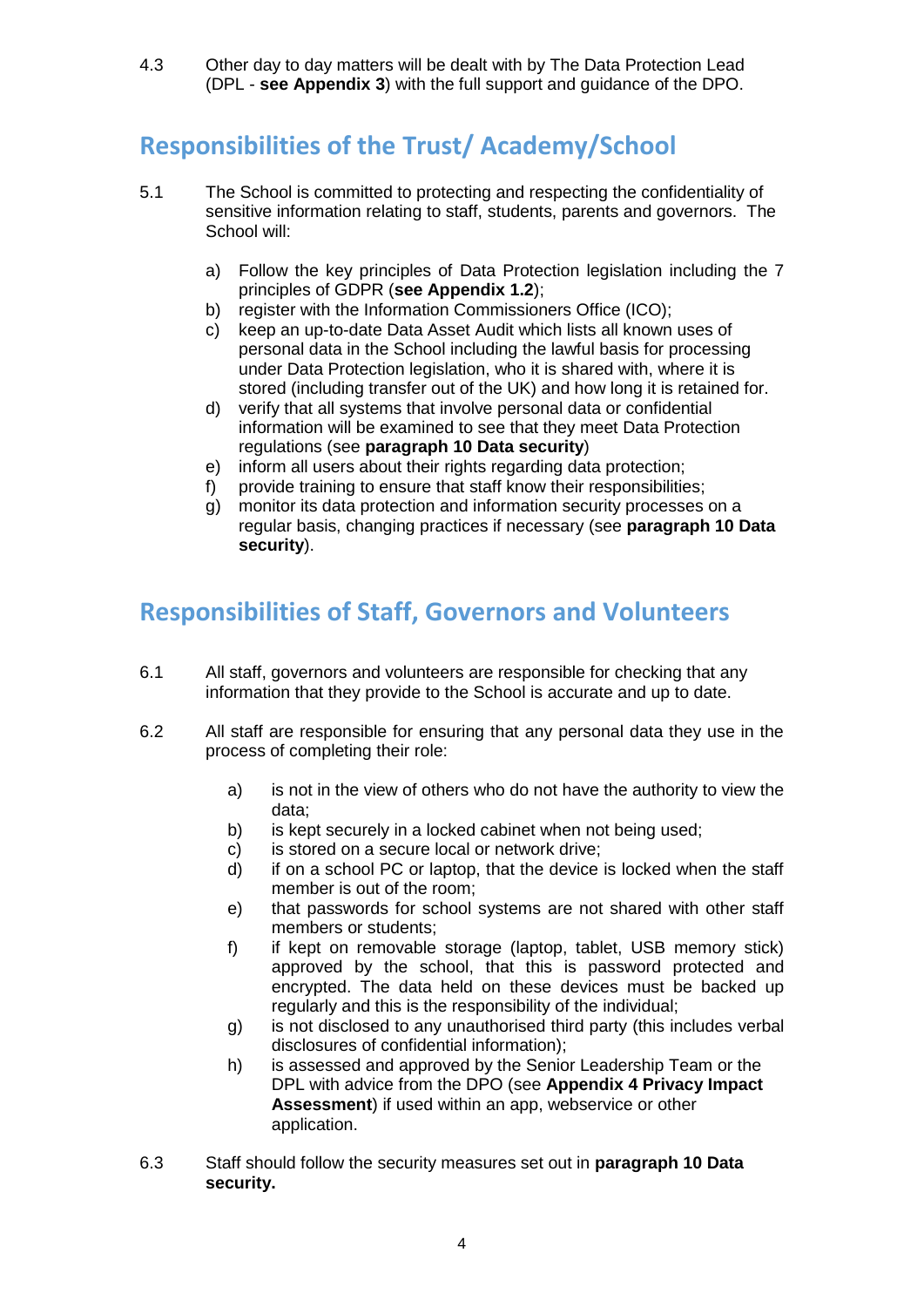- 6.4 Staff will report any loss, theft or mishandling of personal data promptly to the data protection lead.
- 6.5 Staff should note that unauthorised disclosure or transgression of the above statements or security measures in may result in disciplinary or other action.
- 6.6 Staff and Governors should ensure that they use the email address provided by the School for **only** school-related business and communication. All communication remains the property of the School and may be disclosed as part of a Subject Access Request (**see Appendix 5**)
- 6.7 Staff and Governors will follow the email retention policy as laid out in **paragraph 12 Data retention policy including emails.**
- 6.8 When Staff and Governors leave the School, they are required to hand over all personal data belonging to other students or staff. They must not remove any personal data without the permission of the School. Taking personal data with no lawful basis may be a criminal offence.

#### <span id="page-4-0"></span>**Informing parents/guardians and seeking consent**

- 7.1 The School will inform the Parents/Carers of the importance of the personal data the School uses and the importance of keeping this up to date. This process will include at least an annual data collection sheet (with the return of this document being recorded) and reminders to update personal information (e.g. contact numbers) in newsletters and at tutor or class meetings.
- 7.2 Consent will be sought regarding matters of non-statutory use of personal data such as the use of images and names in publicity materials on induction or when required. The returns to these permissions will be recorded and exemptions communicated to staff.
- 7.3 In relation to all students we will seek consent from an individual with parental responsibility for that student.
- 7.4 If consent is required for any other processing of personal data of any data subject, then the form of this consent must:
	- a. inform the data subject of exactly what we intend to do with their personal data
	- b. require them to positively confirm that they consent we cannot ask them to opt-out rather than opt-in
	- c. inform the data subject of how they can withdraw their consent.
	- d. Any consent must be freely given, which means that we cannot make the provision of any goods or services or other matter conditional on a data subject giving their consent.
- 7.5 The DPO must always be consulted in relation to any consent form before consent is obtained.
- 7.6 A record must always be kept of any consent, including how it was obtained and when.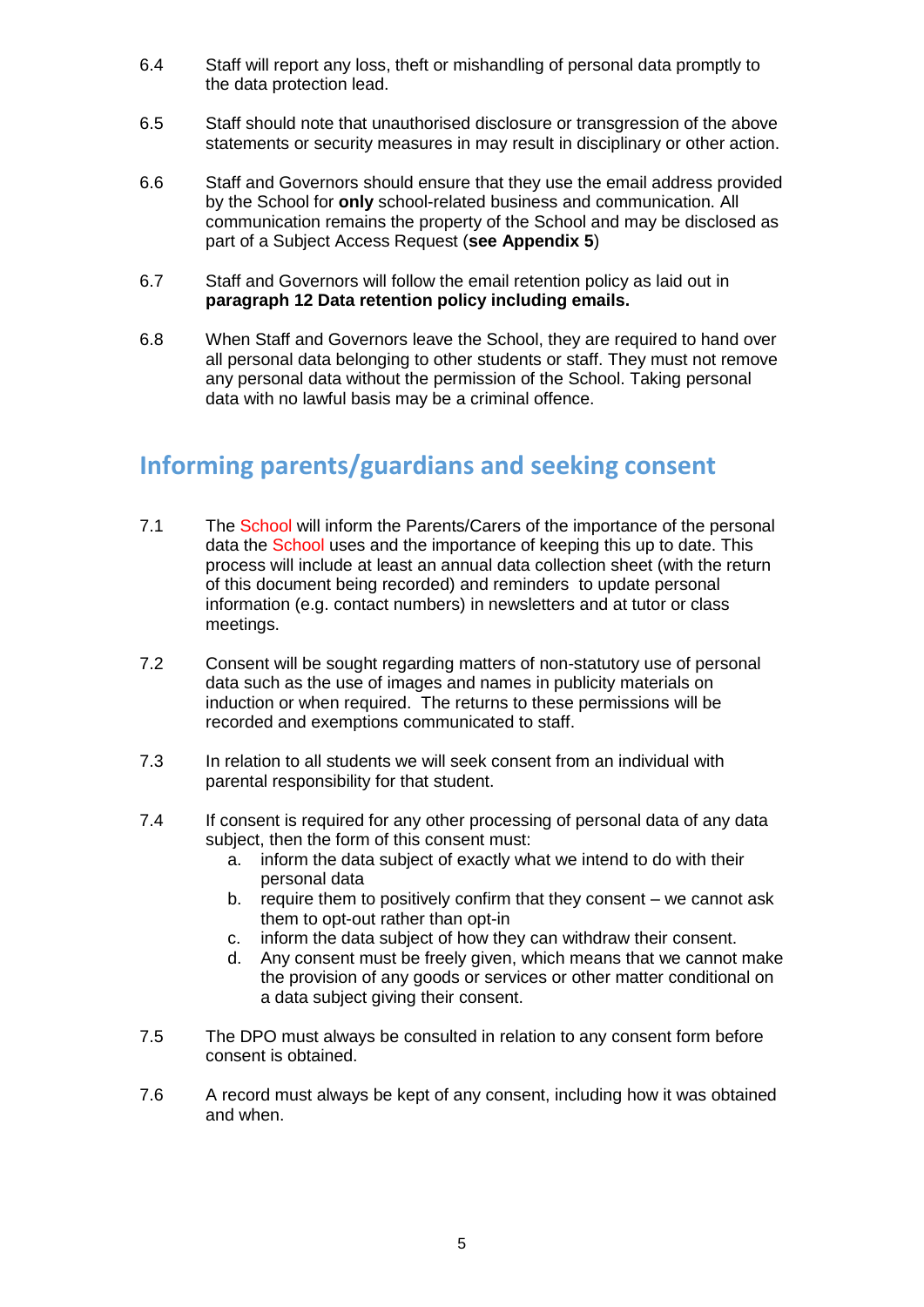### <span id="page-5-0"></span>**Rights of the data subject**

- 8.1 All people having personal data stored by the School have the right to:
	- a) obtain from the School confirmation if personal data concerning him or her (or their child) is being processed;
	- b) Where this is the case, have a copy of the personal data and the following information:
		- (i) the purposes of the processing;<br>(ii) the third parties that the data wil
		- the third parties that the data will be shared with;
		- (iii) the period for which the personal data will be stored;
		- (iv) the existence of the right to request from the School to correct, erase or restrict processing of personal data if the data can be proved to be incorrectly held;
		- (v) the right to lodge a complaint with a supervisory authority;
		- (vi) where the personal data is not collected from the data subject, any available information as to its source.
	- c) if exemptions are placed on any of the data above, because of safeguarding or other issues, the existence of this data will be declared.
- 8.2 The School will place on its website a Privacy Notice<sup>1</sup> regarding the personal data held about students and why it is processed. Privacy Notices for workforce and governors will be distributed to data subjects and be held on the school network.
- 8.3 Access to the data is called a Subject Access Request. Any person who wishes to exercise this right (or their parental right) should make a request (which does not need to be in writing) and submit it to the Headteacher. The process for dealing with a Subject Access Request is outlined in **Appendix 5**.
- 8.4 The School aims to comply with requests for access to personal information as quickly as possible and in accordance with advice from the ICO and other professional agencies.
- 8.5 A parent or carer can request to see their child's educational record, or request it on behalf of their child, in writing. The information will be presented within 15 school days of the request. If there is a cost of retrieving the information, for example if a copy must be made, the governing body may charge the parent the amount that it will cost but no more (dependent on the number of pages of information to be supplied). Other than this, there will be no charge for the information requested.
- **8.6** For further information on how the School upholds the rights of the data subject please see **Appendix 1.3**

-

<sup>1</sup> <https://www.gov.uk/government/publications/data-protection-and-privacy-privacy-notices> or contact [dposchools@somerset.gov.uk](mailto:dposchools@somerset.gov.uk) for adapted versions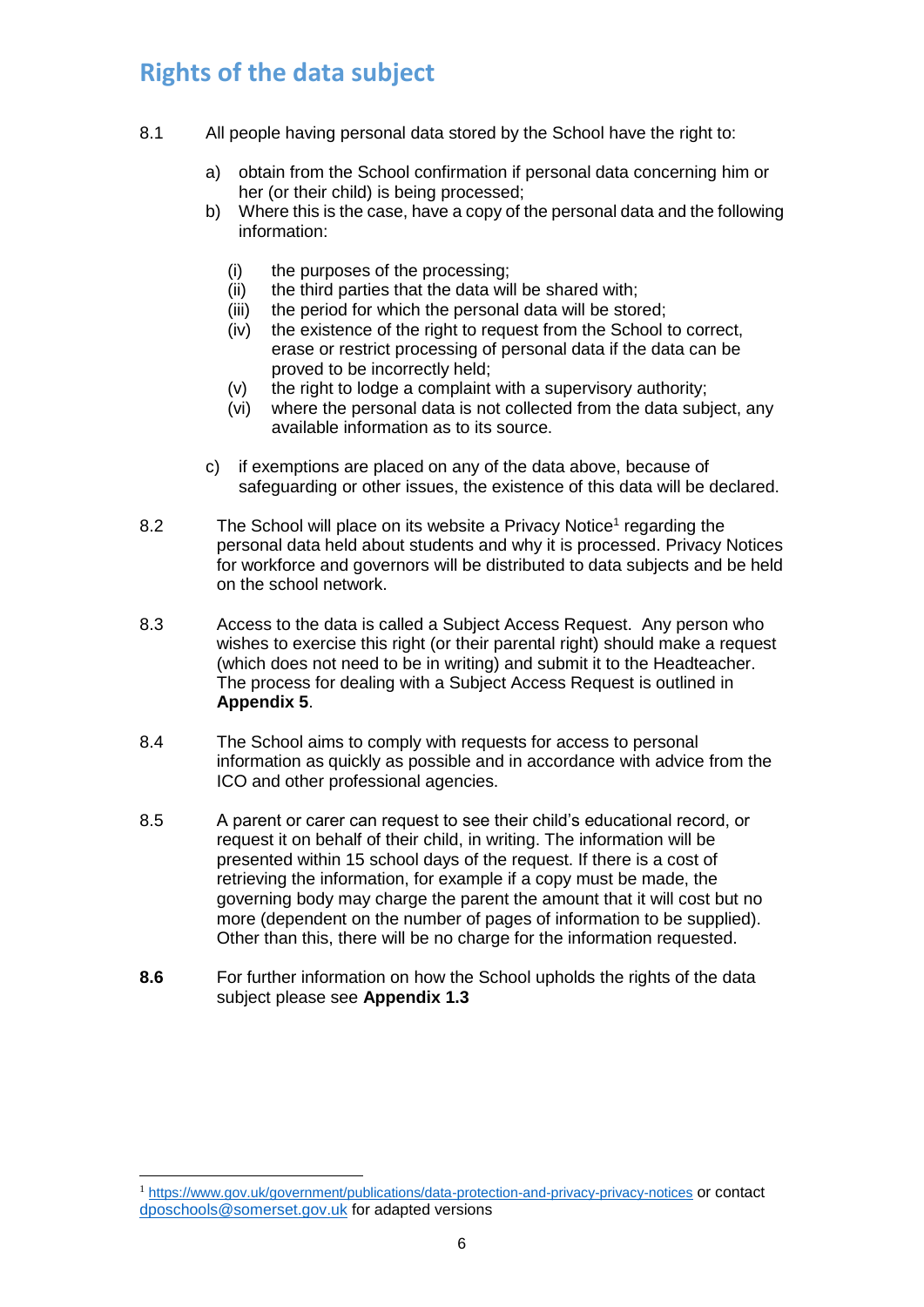### <span id="page-6-0"></span>**Freedom of Information request policy**

- 9.1 The governing body of Vallis First School is committed to openness and transparency and this policy sets out the procedures and obligations on the School when a Freedom of Information request is received.
- 9.2 The Freedom of Information Act allows anyone to request information without giving a reason. The request must though state the name and address of the person as well as what information they are seeking. When a request is received this will be considered and the information, if held, will be provided unless one of the exemptions in the Act applies.
- 9.3 **Making requests**: Requests for information should be made clear and addressed to Nick Firkins, Headteacher at Vallis First School, Milk Street, Frome, Somerset, BA11 3DB or vallisfirstschool@educ.somerset.gov.uk
- 9.4 **Responding to requests**: Any request made to Vallis First School will be complied with in accordance with the time limits in the Act. For schools, this is 20 school days (i.e. not including weekends, holidays or school closure days) or 60 working days if this is shorter. The school will inform the DPO of the request.
- 9.5 **Charges:** The School will respond to most requests free of charge, and only charge where significant costs are incurred. The school may choose to charge a fee for complying with requests for information under FOI. The fees will be calculated according to FOI regulations and the person notified of the charge before information is supplied. The School reserves the right to refuse to supply information where the cost of doing so exceeds the statutory maximum.
- 9.6 **Exemptions:** Whenever a request for information is received it will be reviewed with consideration given to whether one of the exemptions set out in the Act applies. Common exemptions include the data protection of others, confidentiality, the request going beyond the costs limit and prejudice being caused to the effective conduct of public affairs. There are other exemptions that may also be relevant. Where an exemption is being relied on to prevent disclosure of information, we would inform you that this is the case in our refusal notice.
- 9.7 **Publication scheme:** The School has adopted the Information Commissioners' model publication scheme. To sit alongside this, we have a guide to information document which sets out what information we will make available and how it can be accessed.
- 9.8 **Complaints:** Anyone who has made an FOI request to the School and who is not happy with the response that has been received can have an internal review of how their request has been handled. This will be generally carried out by a senior member of staff who was not involved in the initial request response. If a requester wishes to have an internal review, this should be requested within two months of the initial decision being communicated. Once an internal review request is received, we aim to conclude the review and communicate the outcome of this within 20 school days. Following an internal review, if the requester is still not happy with the response, they have the right to complaint to the Information Commissioner's Office.
- 9.9 The process and record keeping for FOI requests is given in **Appendix 6**.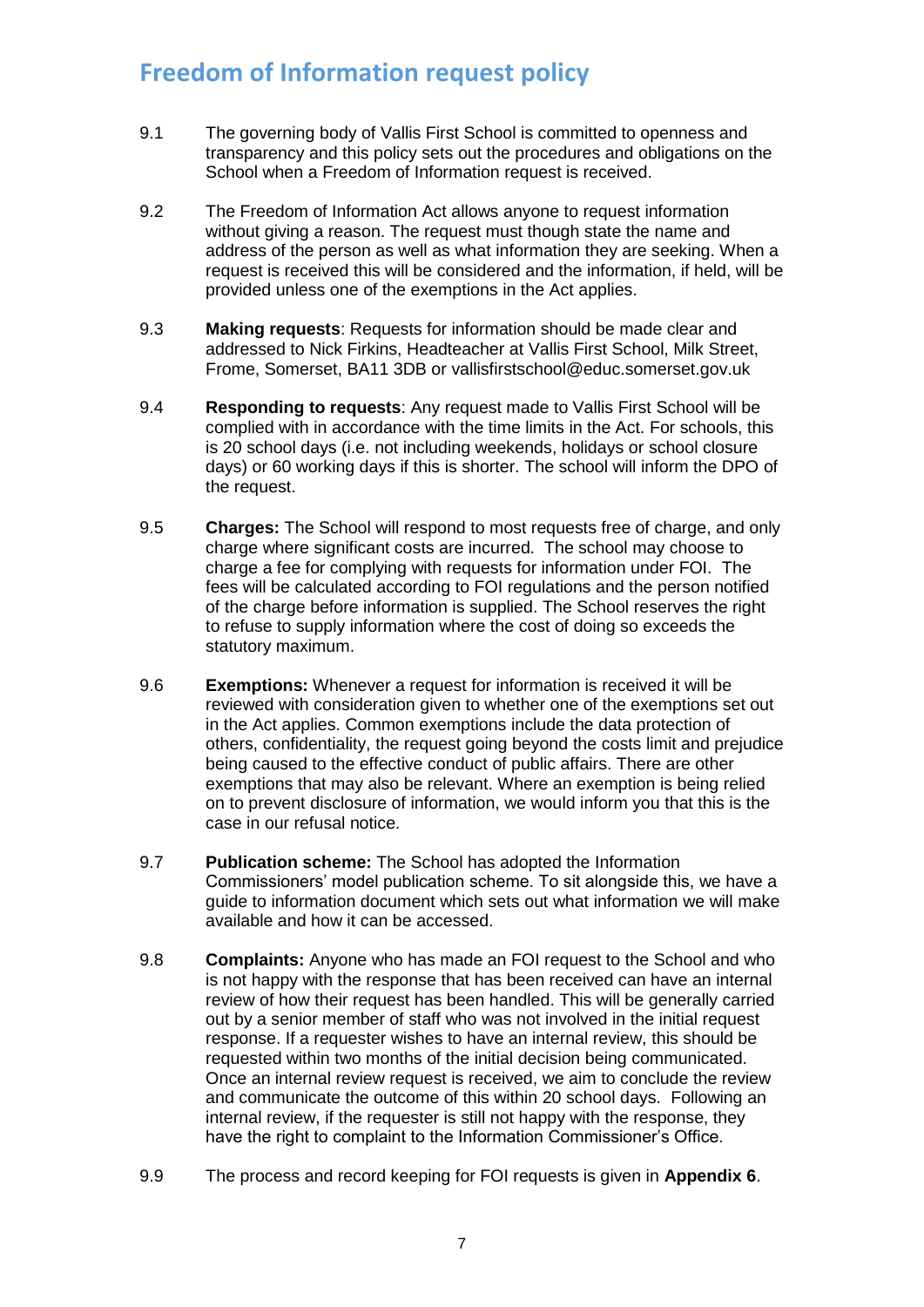### <span id="page-7-0"></span>**Data security**

- 10.1 We will take appropriate security measures against unlawful or unauthorised processing of personal data, and against the accidental loss of, or damage to, personal data.
- 10.2 We will put in place procedures and technologies to maintain the security of all personal data from the point of collection to the point of destruction.
- 10.3 Security procedures include:
	- a. **Entry controls.** Any stranger seen in entry-controlled areas should be reported to office staff.
	- b. **Staff network and software permissions.** Staff will only have the level of permissions required for their role. When staff leave the School all their permissions and accounts will be deleted.
	- c. **Data walks.** The DPL and governor conduct an annual data walk to assess the risk of data loss around the school, including physical security. The record of the walk and findings forms part of our monitoring documentation.
	- d. **Data on display.** All personal data on display has been assessed for risk and minimised where necessary. Consent has been sought for display where we do not have a legal, public interest, or legitimate interest in displaying the personal data.
	- e. **Secure lockable desks and cupboards**. Desks and cupboards should be kept locked if they hold confidential information of any kind, or information which would cause distress or harm if it was disclosed. Student exercise books are not locked away as we have assessed the risk of data loss to be disproportionate to the cost of storage.
	- f. **Privacy Impact Assessments.** In line with Data Protection legislation, the School will carry out a Privacy Impact Assessment when using software or online tools which may, if breached, cause harm to the rights and freedoms of individuals. These risk assessments will be carried out with the support of the DPO (see **Appendix 4 Privacy Impact Assessment)** The risk of data being transferred in and out of the UK will also be assessed.
	- g. **Methods of disposal.** Paper documents will be shredded. Digital storage devices will be physically destroyed when they are no longer required. IT assets are disposed of in accordance with the ICO's guidance on the disposal of IT assets.
	- **h. Data retention**. To minimise the risk of data being lost or mishandled, we will not retain data including emails any longer than is required by law or where there is a business need. **See paragraph 12 Data retention policy.**
	- i. **Equipment.** Staff must ensure that individual monitors do not show confidential information to passers-by and that they log off from their device when it is left unattended.
	- j. **Working away from the school premises – paper documents.** Staff are permitted to take children's work/exercise books and markbooks home, ensuring that they are stored safely, e.g. when in transit, car doors to be locked if leaving vehicle. Staff are discouraged to take home documentation such as SEND reports, but on occasion this may be necessary. When necessary, such documentation should be stored securely in folders marked confidential and be stored in closed bags so cannot be seen. e.g. through a car window. All staff are responsible for the safe handling of pupil personal data when taken off-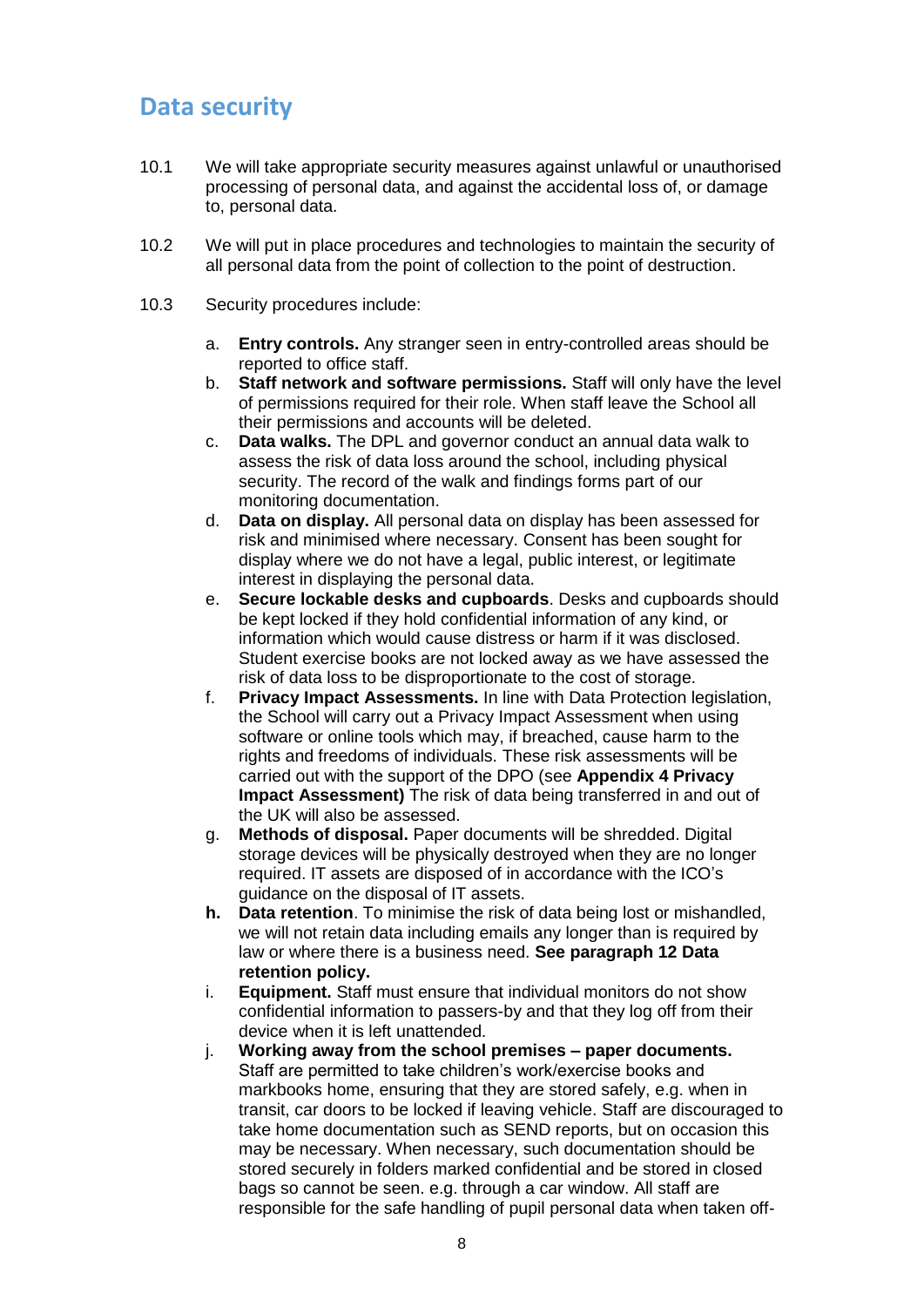site and any loss or disclosure to third parties must be reported to the school data protection lead as soon as possible,

**k. Working away from the school premises – electronic working**. **Sample statement:**

Staff are encouraged to access electronic documents via remote secure home access. When this is not possible, the school provide encrypted data sticks to store any data. If staff are using personal devices e.g. laptops and PCs for school business, care must be taken to ensure that family members or other third parties do not access any information relating to pupils at the school. A personal laptop or PC must have up to date virus protection. If staff believe pupil personal data may have been disclosed to third parties, this must be reported to the school data protection lead as soon as possible.

- l. **Document printing.** Documents containing personal data must be collected immediately after printing and not left on photocopiers.
- 10.4 Any member of staff found to be in breach of the above security measures may be subject to disciplinary action.

#### <span id="page-8-0"></span>**Data breaches**

- 11.1 If there is a data breach the School will inform the DPO who will then advise on any actions.
- 11.2 Any data breaches will be recorded, comprising the facts relating to the personal data breach, its effects and the remedial action taken as shown in Appendix 7.
- 11.3 If there is judged to be a significant risk to the rights and freedoms of the affected data subject, the School will communicate the breach to the data subjects with the support of the DPO.
- 11.4 In the case of a personal data breach where there is a significant risk of harm to the rights and freedoms of data subjects, the ICO should be informed as soon as possible and **within 72 hours of notification**. Further investigation of the breach can take place after this notification in line with advice from the DPO and the ICO.
- 11.5 Data breaches are reported using the information found at on the ICO website <https://ico.org.uk/for-organisations/report-a-breach/> and [https://ico.org.uk/for-organisations/guide-to-the-general-data-protection](https://ico.org.uk/for-organisations/guide-to-the-general-data-protection-regulation-gdpr/personal-data-breaches/)[regulation-gdpr/personal-data-breaches/](https://ico.org.uk/for-organisations/guide-to-the-general-data-protection-regulation-gdpr/personal-data-breaches/)
- 11.6 When reporting a breach, Data Protection legislation states that we must provide:
	- a. a description of the nature of the personal data breach including, where possible:
	- b. the categories and approximate number of individuals concerned; and
	- c. the categories and approximate number of personal data records concerned;
	- d. the name and contact details of the data protection officer or other contact point where more information can be obtained;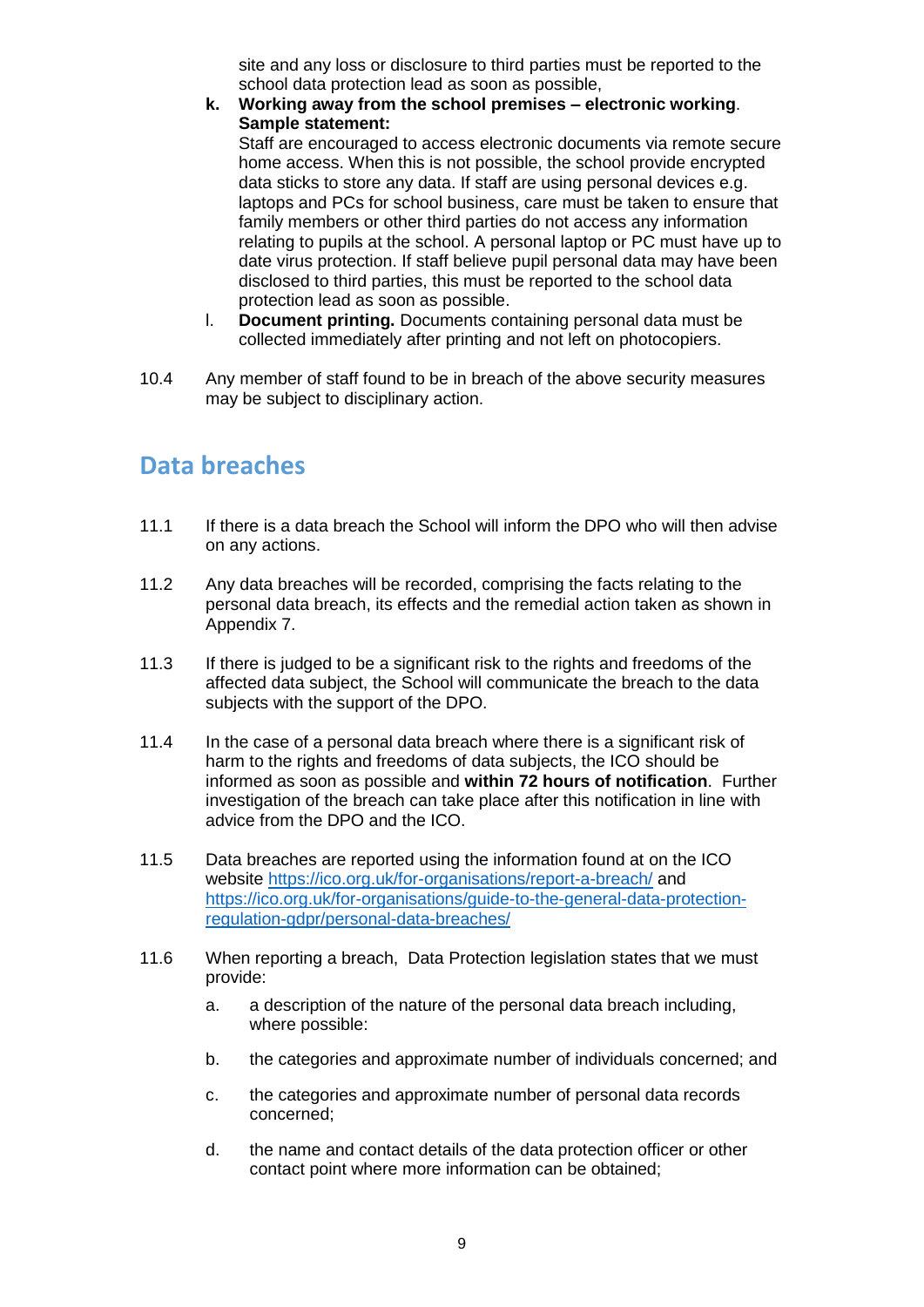- e. a description of the likely consequences of the personal data breach; and
- f. a description of the measures taken, or proposed to be taken, to deal with the personal data breach, including, where appropriate, the measures taken to mitigate any possible adverse effects.

#### <span id="page-9-0"></span>**Data retention policy including emails**

- 12.1 The School has responsibilities under the Data Protection Principles to keep data only for as long as necessary.
- 12.2 In respect of the length of time that schools should keep the data the School will follow the advice from the IRMS using their Records Management Toolkit for schools<sup>2</sup>.
- 12.3 Emails containing personal information of students or staff members which may be required for learning or safeguarding purposes are attached to the student or staff members SIMS or CPOMS and then permanently deleted from our email system.
- 12.4 If paper is due to be destroyed it will be cross-cut shredded either by the School or by a commercial company.
- 12.5 If data is held on electronic devices then this will be deleted in line with the advice from the  $ICO<sup>3</sup>$
- 12.6 A record should be kept of the data destroyed and/or the certificate of destruction issued by a third party.

### <span id="page-9-1"></span>**Reporting policy incidents**

13.1 Any member of staff, parent or other individual who considers that the Policy has not been followed in respect of personal data should raise the matter with the Headteacher.

### <span id="page-9-2"></span>**Monitoring and evaluation**

<span id="page-9-3"></span>14.1 This policy will be monitored and reviewed in line with the School policy review procedure.

<sup>-</sup><sup>2</sup> <http://irms.org.uk/page/SchoolsToolkit>

<sup>3</sup> <https://ico.org.uk/for-the-public/online/deleting-your-data/>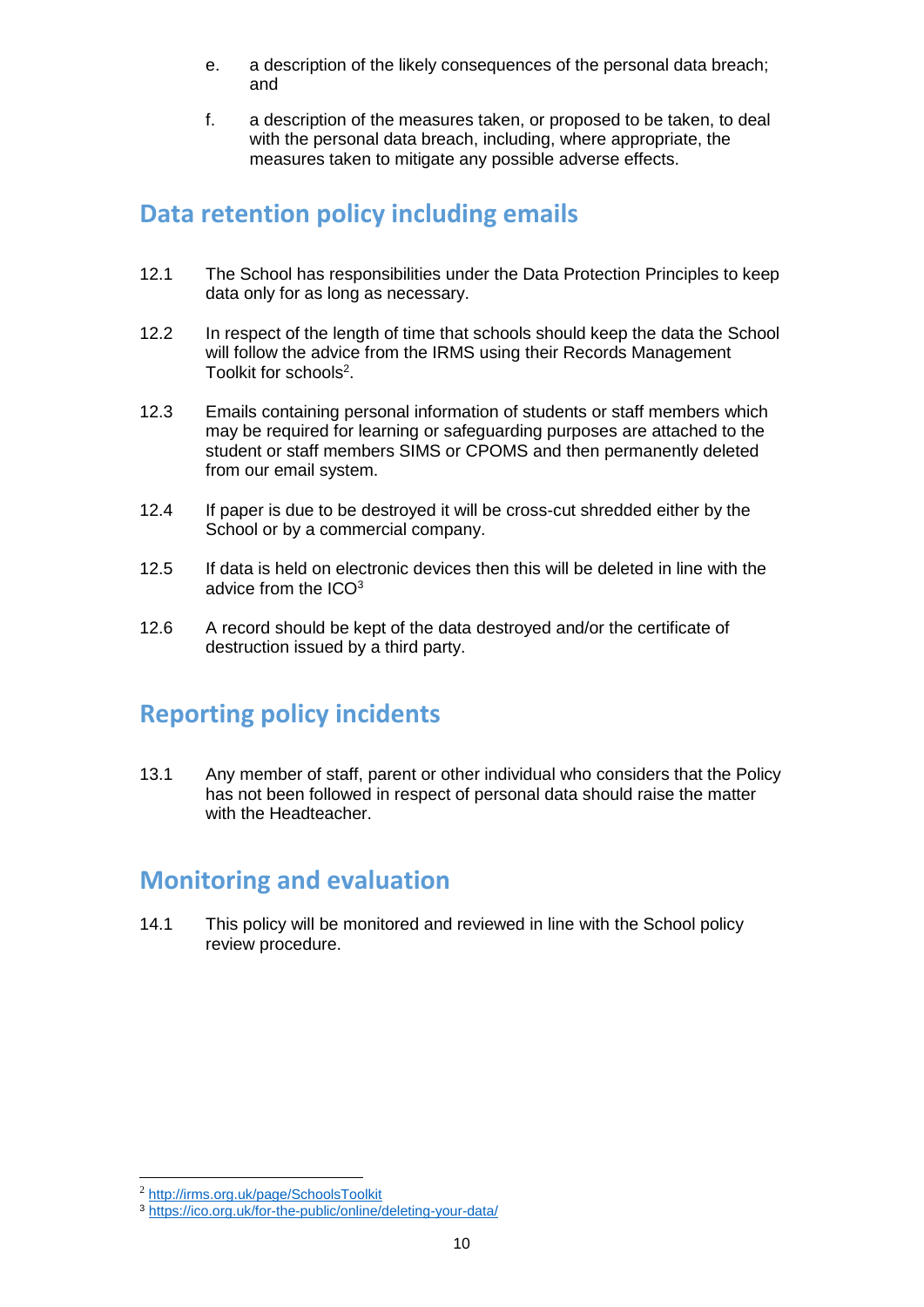# **Appendix 1.1: Data Protection terms and definitions**

| <b>Term</b>                                     | <b>Definition</b>                                                                                                                                                                                                                                                                                                                                                                                                                                                                                                              |
|-------------------------------------------------|--------------------------------------------------------------------------------------------------------------------------------------------------------------------------------------------------------------------------------------------------------------------------------------------------------------------------------------------------------------------------------------------------------------------------------------------------------------------------------------------------------------------------------|
| Data                                            | Information which is stored electronically, on a computer, or in<br>certain paper-based filing systems.                                                                                                                                                                                                                                                                                                                                                                                                                        |
| Data Asset Audit                                | The inventory of all the data processed by the School including the<br>lawful basis for processing, who it is shared with, where it is<br>transferred (including out of the UK) and how long it is retained for,                                                                                                                                                                                                                                                                                                               |
| Data Subjects                                   | For the purpose of this policy include all living individuals about<br>whom we hold personal data. This includes students, our<br>workforce, staff, and other individuals. A data subject need not be<br>a UK national or resident. All data subjects have legal rights in<br>relation to their personal information.                                                                                                                                                                                                          |
| <b>Personal Data</b>                            | Any information relating to an identified or identifiable living natural<br>person (a data subject); an identifiable living natural person is one<br>who can be identified, directly or indirectly, in particular by<br>reference to an identifier such as a name, an identification number,<br>location data, an online identifier or to one or more factors specific<br>to the physical, physiological, genetic, mental, economic, cultural<br>or social identity of that natural person.                                    |
| <b>Data Controllers</b>                         | The people who or organisations which determine the purposes for<br>which, and the manner in which, any personal data is processed.<br>They are responsible for establishing practices and policies in line<br>with Data Protection legislation. We are the data controller of all<br>personal data used in our business for our own commercial<br>purposes.                                                                                                                                                                   |
| Data Users                                      | Those of our workforce (including governors and volunteers)<br>whose work involves processing personal data. Data users must<br>protect the data they handle in accordance with this data<br>protection policy and any applicable data security procedures at all<br>times.                                                                                                                                                                                                                                                    |
| Data Processors                                 | Any person or organisation that is not a data user that processes<br>personal data on our behalf and on our instructions.                                                                                                                                                                                                                                                                                                                                                                                                      |
| Processing                                      | Any activity that involves use of the data. It includes obtaining,<br>recording or holding the data, or carrying out any operation or set<br>of operations on the data such as collection, recording,<br>organisation, structuring, storage, adaptation or alteration,<br>retrieval, consultation, use, disclosure by transmission,<br>dissemination or otherwise making available, alignment or<br>combination, restriction, erasure or destruction. Processing also<br>includes transferring personal data to third parties. |
| <b>Special Category</b><br><b>Personal Data</b> | Information about a person's racial or ethnic origin, political<br>opinions, religious or philosophical beliefs, trade union<br>membership, physical or mental health or condition or sexual life,<br>or genetic or biometric data.                                                                                                                                                                                                                                                                                            |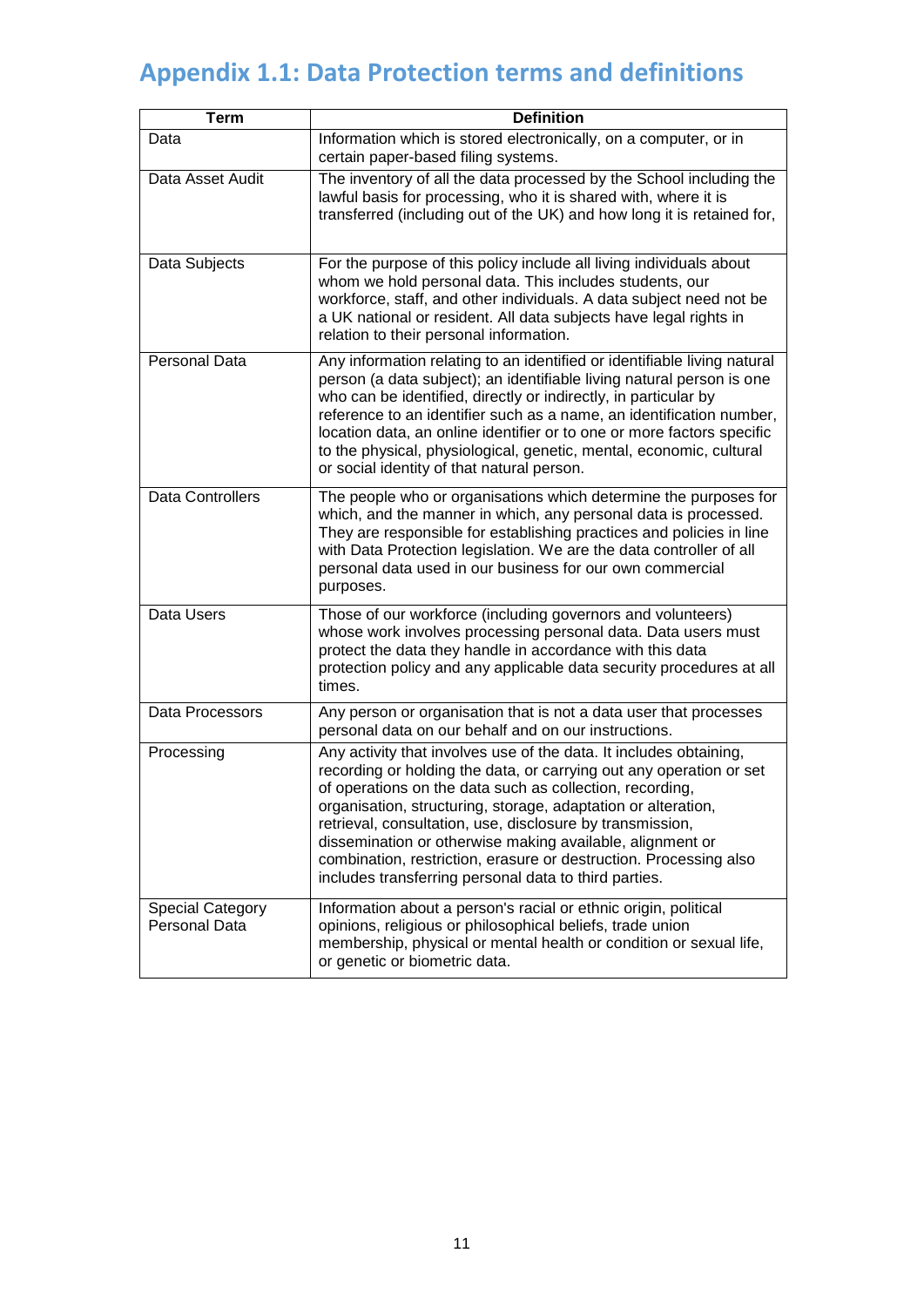## <span id="page-11-0"></span>**Appendix 1.2: Data Protection principles**

Anyone processing personal data must comply with the data protection principles.

These provide that personal data must be:

- processed fairly and lawfully and transparently in relation to the data subject<br>• processed for specified. lawful purposes and in a way which is not
- processed for specified, lawful purposes and in a way which is not incompatible with those purposes
- adequate, relevant and not excessive for the purpose<br>• accurate and up to date
- accurate and up to date
- not kept for any longer than is necessary for the purpose
- processed securely using appropriate technical and organisational measures.

Personal data must also:

- be processed in line with data subjects' rights (see Appendix 1.3)
- not be transferred to people or organisations situated in other countries without adequate protection.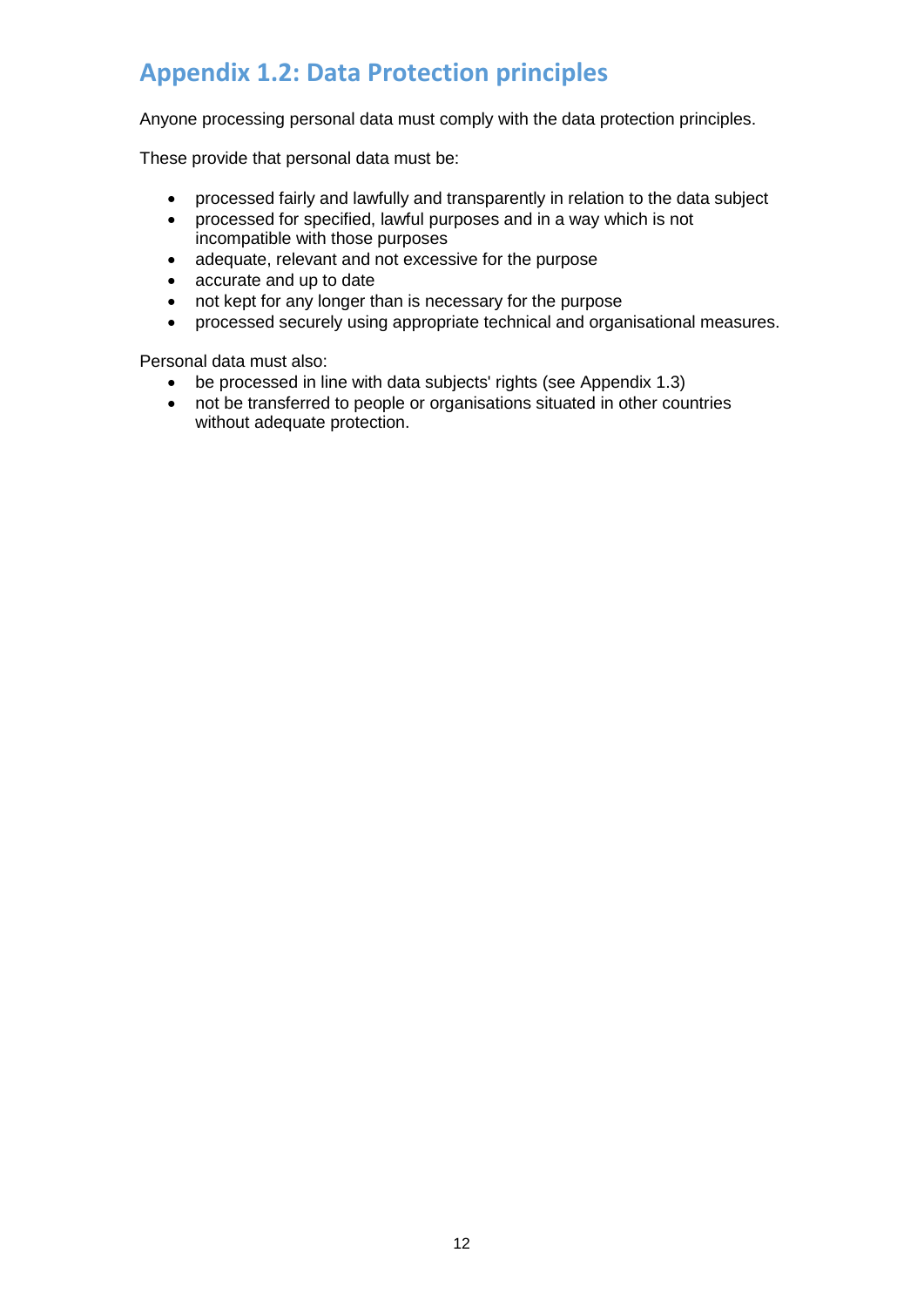# <span id="page-12-0"></span>**Appendix 1.3: Rights of the data subject and how we uphold them**

- 1. **The right to be informed:** Data subjects are informed of how we process their personal data through Privacy Notices.
- 2. **The right of access:** Data subjects may request access to all personal data we hold about them. Such requests will be considered in line with the school's Subject Access Request Procedure.
- 3. **The right to rectification:** If a data subject informs the School that personal data held about them by the School is inaccurate or incomplete then we will consider that request and provide a response within one month. If we consider the issue to be too complex to resolve within that period then we may extend the response period by a further two months. If this is necessary, then we will inform the data subject within one month of their request that this is the case. We may determine that any changes proposed by the data subject should not be made. If this is the case, then we will explain to the data subject why this is the case. In those circumstances we will inform the data subject of their right to complain to the ICO at the time that we inform them of our decision in relation to their request.
- 4. **The right to erasure**: Data subjects have a right to have personal data about them held by the School erased only in the following circumstances.
	- Where the personal data is no longer necessary for the purpose for which it was originally collected.
	- When a data subject withdraws consent which will apply only where the School is relying on the individuals consent to the processing in the first place.
	- When a data subject objects to the processing and there is no overriding legitimate interest to continue that processing – see above in relation to the right to object.
	- Where the processing of the personal data is otherwise unlawful.
	- When it is necessary to erase the personal data to comply with a legal obligation.
	- If the School offers information society services to a pupil and consent is withdrawn in respect of that pupil in relation to those services.

The School is not required to comply with a request by a data subject to erase their personal data if the processing is taking place:

- to exercise the right of freedom of expression or information
- to comply with a legal obligation for the performance of a task in the public interest or in accordance with the law
- for public health purposes in the public interest
- for archiving purposes in the public interest, research or statistical purposes
- in relation to a legal claim.

If the School has shared the relevant personal data with any other organisation then we will contact those organisations to inform them of any erasure, unless this proves impossible or involves a disproportionate effort. The DPO must be consulted in relation to requests under this right.

- 5. **The right to restrict processing**: Data subjects have a right to 'block' or suppress the processing of personal data. This means that the School can continue to hold the personal data but not do anything else with it. The School must restrict the processing of personal data:
	- where it is in the process of considering a request for personal data to be rectified (see above)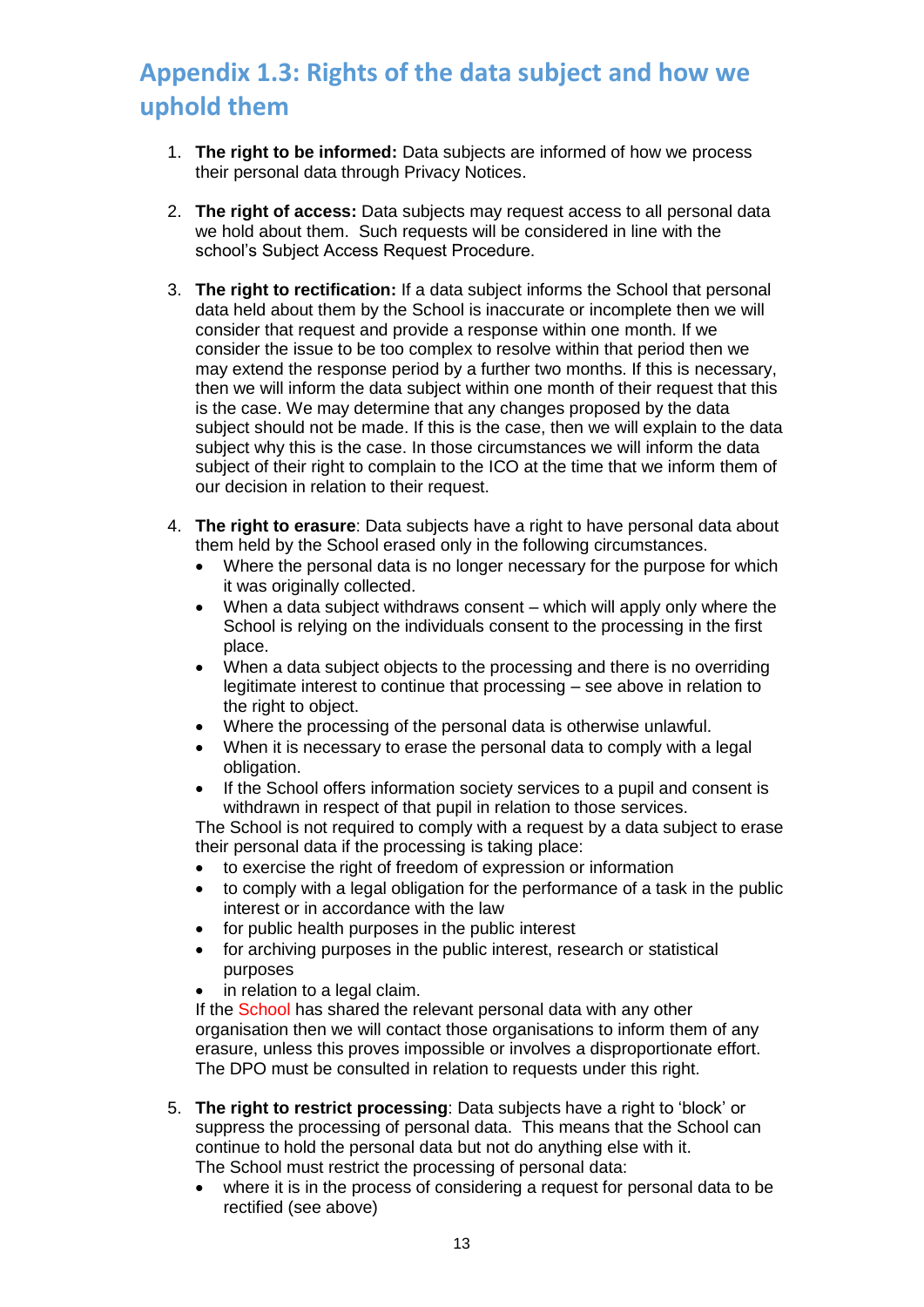- where the School is in the process of considering an objection to processing by a data subject
- where the processing is unlawful, but the data subject has asked the School not to delete the personal data
- where the School no longer needs the personal data but the data subject has asked the School not to delete the personal data because they need it in relation to a legal claim, including any potential claim against the School.
- If the School has shared the relevant personal data with any other organisation then we will contact those organisations to inform them of any restriction, unless this proves impossible or involves a disproportionate effort.

The DPO must be consulted in relation to requests under this right.

- 6. **The right to data portability**: In limited circumstances a data subject has a right to receive their personal data in a machine-readable format, and to have this transferred to another organisation. If such a request is made, then the DPO must be consulted.
- 7. **The right to object**: In certain circumstances data subjects may object to us processing their personal data. This right may be exercised in relation to processing that we are undertaking on the basis of a legitimate interest or in pursuit of a statutory function or task carried out in the public interest. An objection to processing does not have to be complied with where the School can demonstrate compelling legitimate grounds which override the rights of the data subject. Such considerations are complex and must always be referred to the DPO upon receipt of the request to exercise this right. In respect of direct marketing any objection to processing must be complied with. The School is not however obliged to comply with a request where the personal data is required in relation to any claim or legal proceedings.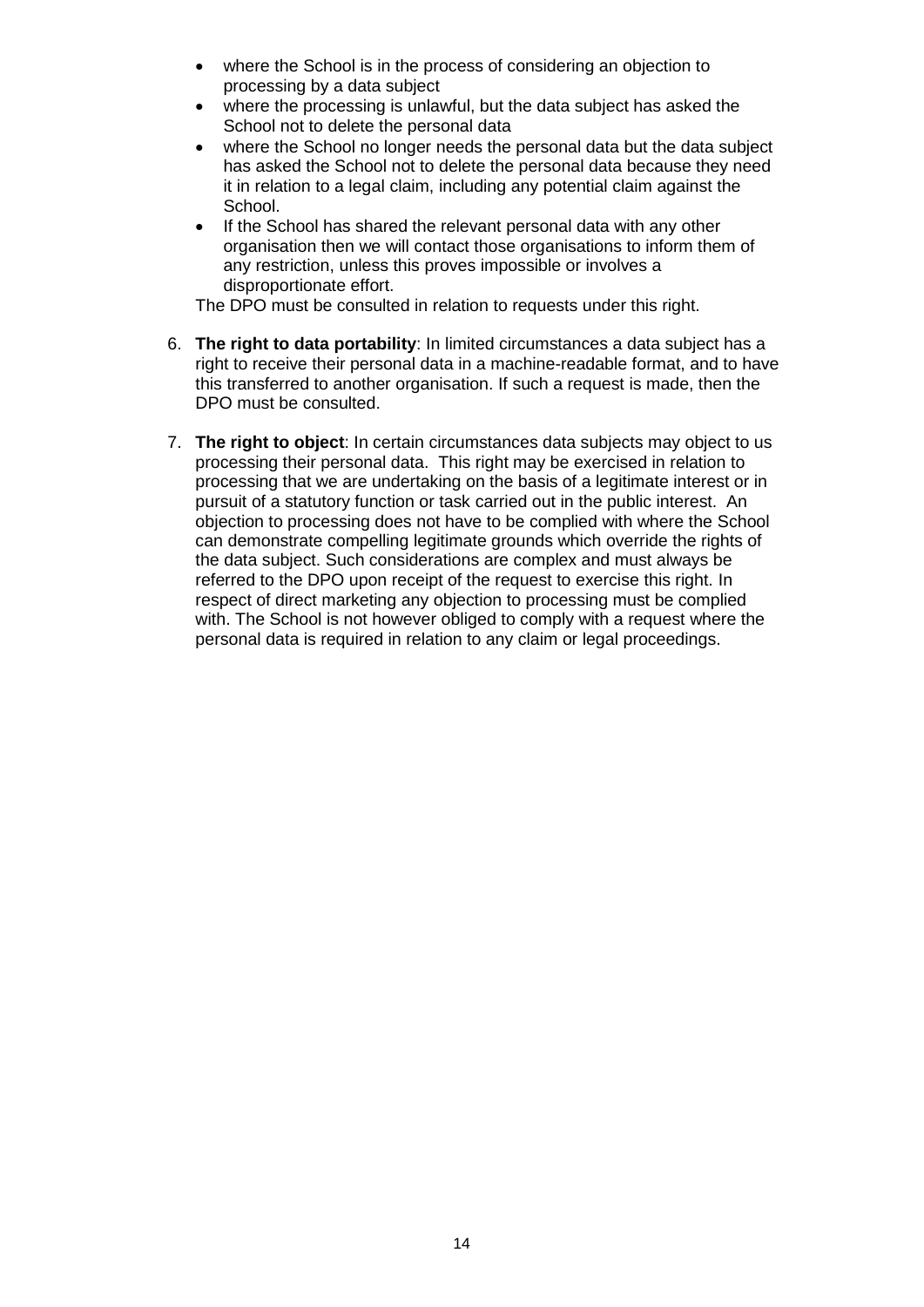### <span id="page-14-0"></span>**Appendix 2: Role of the Data Protection Officer**

#### **Purpose**

The Data Protection Officer (DPO) is responsible for monitoring compliance with current data protection law, and has the knowledge, support and authority to do so effectively. They oversee and verify the school's data protection processes and advise the school on best practice.

Within each school there will be a Data Protection Lead (DPL), who maintains contact with the DPO and is responsible for assisting in monitoring with compliance and verifies the school's data protection practices on a day to day basis.

#### **Data Protection Officer Responsibilities**

To:

- advise the school about their obligations under the General Data Protection Regulation 2016 and the Data Protection Act 2018;
- support the DPL in developing a joint understanding of the school's processing operations, information systems, data security processes and needs, and administrative rules and procedures;
- assist, in cooperation with the DPL, with the monitoring of the school's compliance with data protection law, by:
	- o collecting information to identify data processing activities;
	- o analysing and checking the compliance of data processing activities;
	- o informing, advising and issuing recommendations to the school;
	- o ensuring they have current and detailed information in data protection issues and changes to the law, attending relevant training as appropriate;
- assist the DPL in making sure that the school's policies are followed, through:
	- o assigning responsibilities to individuals;
	- o awareness-raising activities;
	- o coordinating staff training;
	- o conducting internal data protection audits;
- advise on and assist the school with carrying out data protection privacy impact assessments, if necessary;
- act as a contact point for the ICO, assisting and consulting it where necessary, including:
	- o helping the ICO to access documents and information;
	- o seeking advice on data protection issues;
- act as a contact point for individuals whose data is processed (for example, staff, students and parents), including:
	- o responding with support from the DPL to subject access requests;
	- o responding with support from the DPL to other requests regarding individuals' rights over their data and how it is used;
- take a risk-based approach to data protection, including:
	- $\circ$  prioritising the higher-risk areas of data protection and focusing mostly on these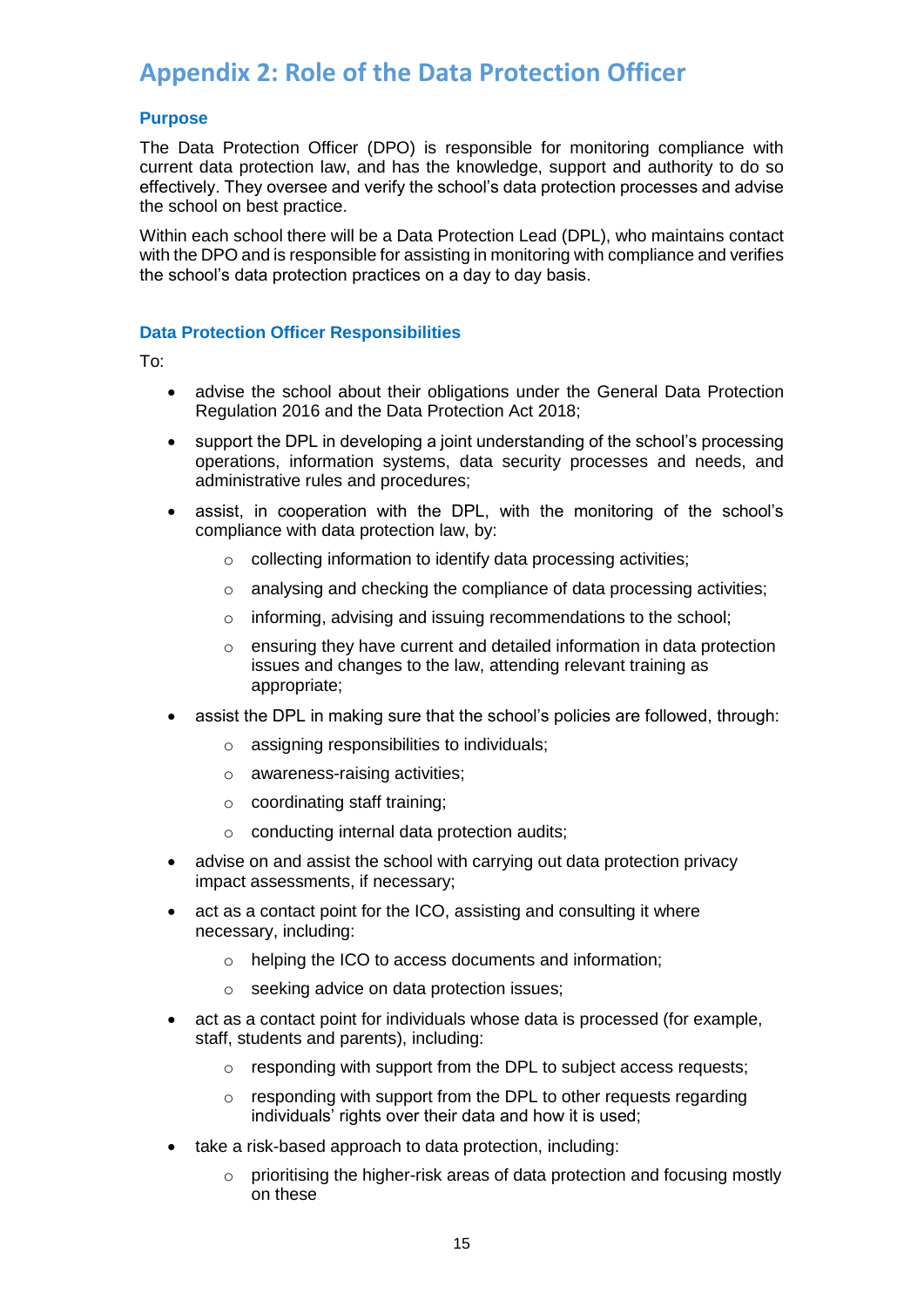- o advising the school if/when it should conduct an audit, which areas staff need training in, and what the DPO/DPL roles should involve.
- report to the governing board on the school's data protection compliance and associated risks;
- respect and uphold confidentiality, as appropriate and in line with data protection law, in carrying out all duties of the role;
- assist the DPL in maintaining a record of the school's data processing activities;
- work with external stakeholders, such as suppliers or members of the community, on data protection issues;
- working with the DPL in fostering a culture of data protection throughout the school;
- work closely with other departments and services to ensure GDPR compliance, such as HR, legal, IT and security;
- work with the Senior Leadership team at the school to ensure GDPR compliance;
- assist with any additional tasks necessary to keep the school compliant with data protection law and be successful in the role.

#### **Tasks**

From these responsibilities, isolated tasks should include:

- providing a model Data Protection Policy and assist in customising it for the school;
- advising on procedures and pro formas to allow the Data Protection Policy to be adhered to;
- providing advice on other associated policies and documents;
- providing materials and advice in completing a dynamic Data Asset Audit and assisting in its completion if necessary;
- checking issues with the Data Asset Audit;
- providing training materials to allow the DPL to assist staff in keeping up to date with Data Protection issues;
- acting as the point of contact for SAR and FOI requests and supporting the school to provide the information as required;
- providing a Data Protection Audit on a 3 yearly rota basis and producing a report for Governors at cost;
- providing telephone and email advice and support;
- providing regional training for the DPL and other staff;
- providing school based on-demand training at cost.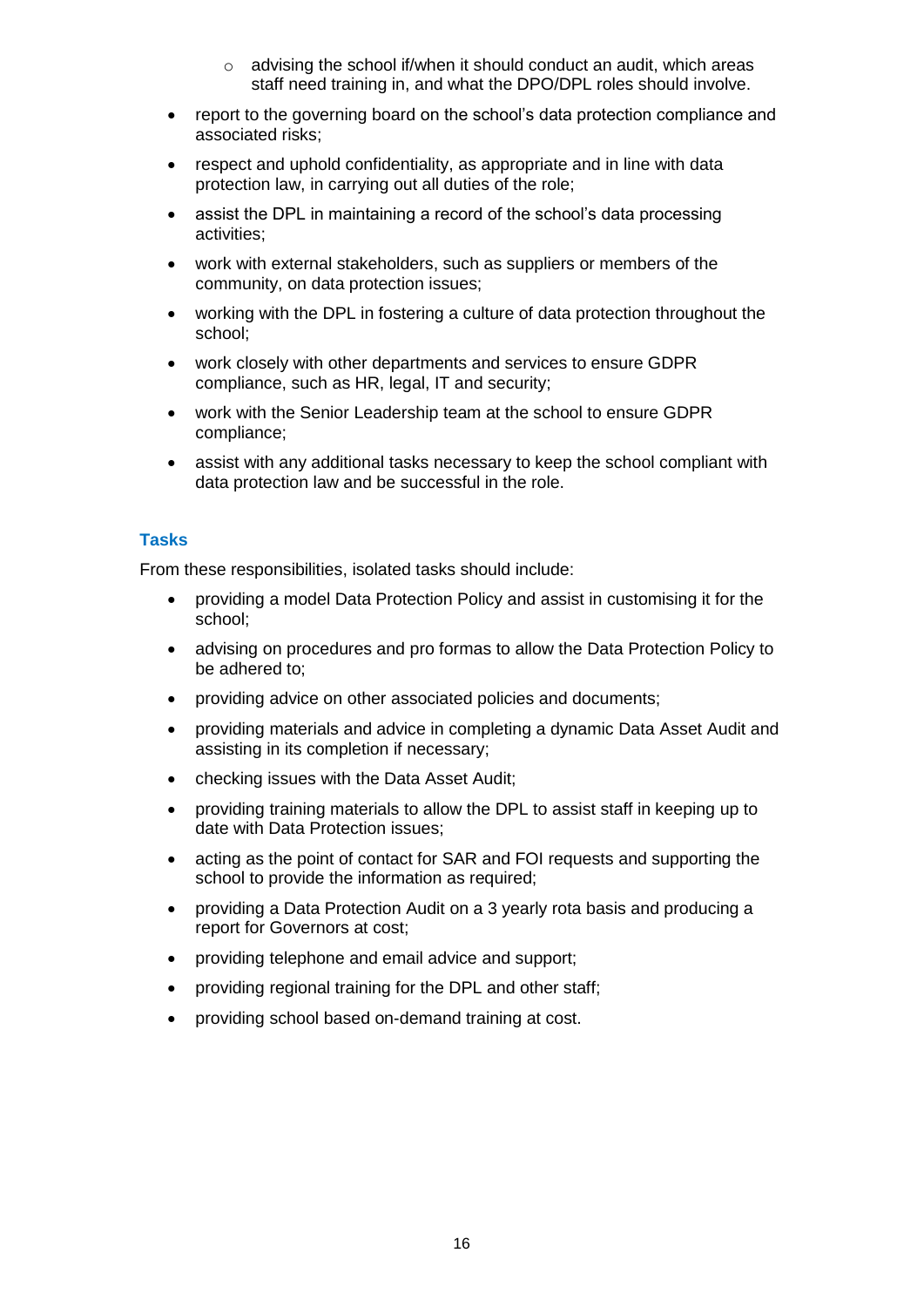### <span id="page-16-0"></span>**Appendix 3: Role of the Data Protection Lead**

#### **Data Protection Lead Responsibilities**

To:

- verify that the school has registered with the ICO;
- support the DPO in advising the school about their obligations under the Data Protection Act 2018;
- support the DPO in developing an understanding of the school's processing operations, information systems, data security processes and needs, and administrative rules and procedures;
- assist, in cooperation with the DPO, with the monitoring of the school's compliance with data protection law, by:
	- o collecting information to identify data processing activities;
	- o analysing and checking the compliance of data processing activities;
	- o informing, advising and issuing recommendations to the school;
	- o ensuring they have current and detailed information in data protection issues and changes to the law, attending relevant training as appropriate;
- assist the DPO in making sure that the school's policies are followed, through:
	- o assigning responsibilities to individuals;
	- o awareness-raising activities;
	- o coordinating staff training;
	- o conducting internal data protection audits;
- act as a contact point for the DPO in supporting individuals whose data is processed (for example, staff, students and parents), including:
	- o responding with support from the DPO to subject access requests;
	- $\circ$  responding with support from the DPO to other requests regarding individuals' rights over their data and how it is used;
- assist the DPO in maintaining a record of the school's data processing activities providing this on a yearly basis to the DPO;
- assisting the DPO in working with external stakeholders, such as suppliers or members of the community, on data protection issues;
- working with the DPO in fostering a culture of data protection throughout the school;
- work with the Senior Leadership team at the school to ensure GDPR compliance;
- assist with any additional tasks necessary to keep the school compliant with data protection law and be successful in the role.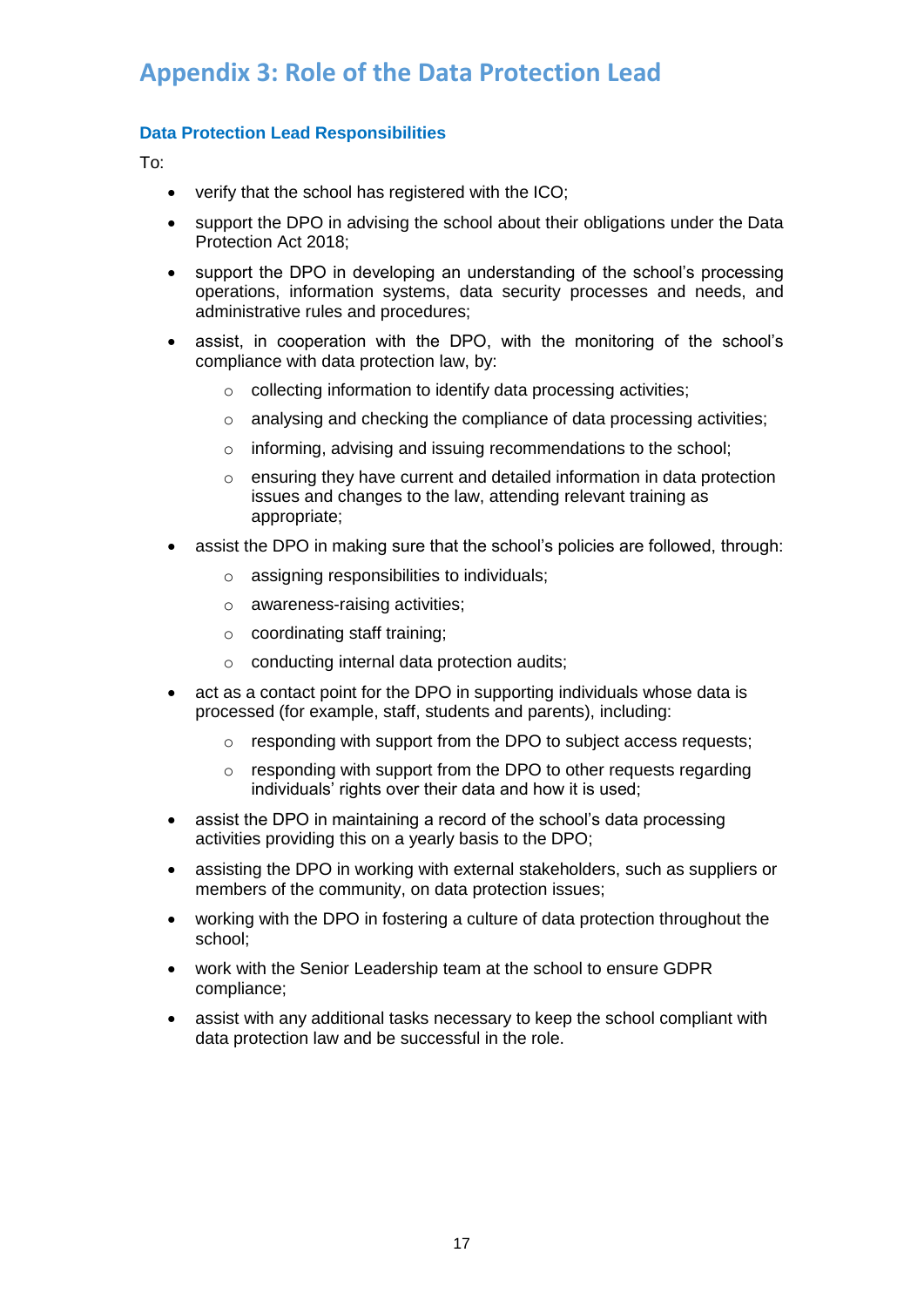#### **Tasks**

From these responsibilities, isolated tasks should include:

- act as the point of contact with the DPO;
- assist in customising the Data Protection Policy for the school;
- advising on procedures and pro formas to allow the Data Protection Policy to be adhered to;
- provide advice on other associated policies and documents;
- providing materials and advice in completing a Data Asset Audit and assisting in its completion if necessary;
- supplying the DPO with the Data Asset Audit on a yearly basis;
- using the training materials provided by the DPO to assist the staff in keeping up to date with Data Protection issues.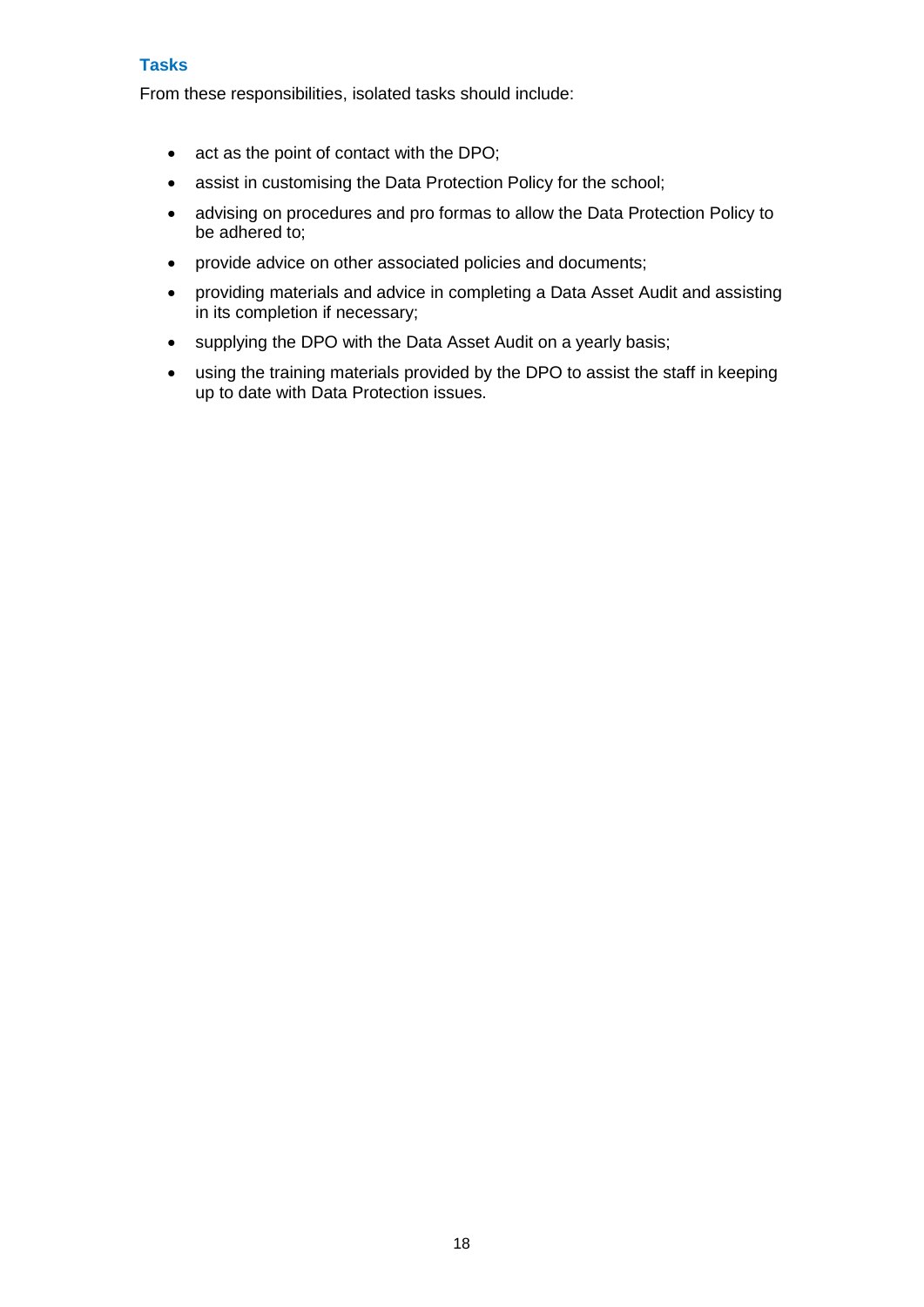### <span id="page-18-0"></span>**Appendix 4: Privacy Impact Assessment**

Before the use of any new service that uses personal data, staff should fill in a Privacy Impact Assessment Form.

The Senior Leaders and/or the DPL, with advice from the DPO will then approve the use and the information be placed on the Data Asset Audit.

\_\_\_\_\_\_\_\_\_\_\_\_\_\_\_\_\_\_\_\_\_\_\_\_\_\_\_\_\_

#### Privacy Impact Assessment Form

Privacy Impact Assessment (PIA) for: Name of Service/Software/App

#### **Data Protection Principles**

- processing to be lawful and fair
- purposes of processing be specified, explicit and legitimate
- adequate, relevant and not excessive
- accurate and kept up to date
- kept for no longer than is necessary
- processed in a secure manner

#### **Why we need a Privacy Impact Assessment – screening questions**

We need to complete this form because:

- the use involves the collection of new information about individuals;
- the use compels individuals to provide information about themselves;
- the information about individuals will be disclosed to organisations or people who have not previously had routine access to the information;
- we are using information about individuals for a purpose it is not currently used for, or in a way it is not currently used
- we are using new technology that might be perceived as being privacy intrusive, for example, the use of biometrics or facial recognition;
- the use results in us making decisions or acting against individuals in ways that can have a significant impact on them;
- the information about individuals is of a kind particularly likely to raise privacy concerns or expectations, for example, health records, criminal records or other information that people would consider to be private;
- the use requires us to contact individuals in ways that they may find intrusive.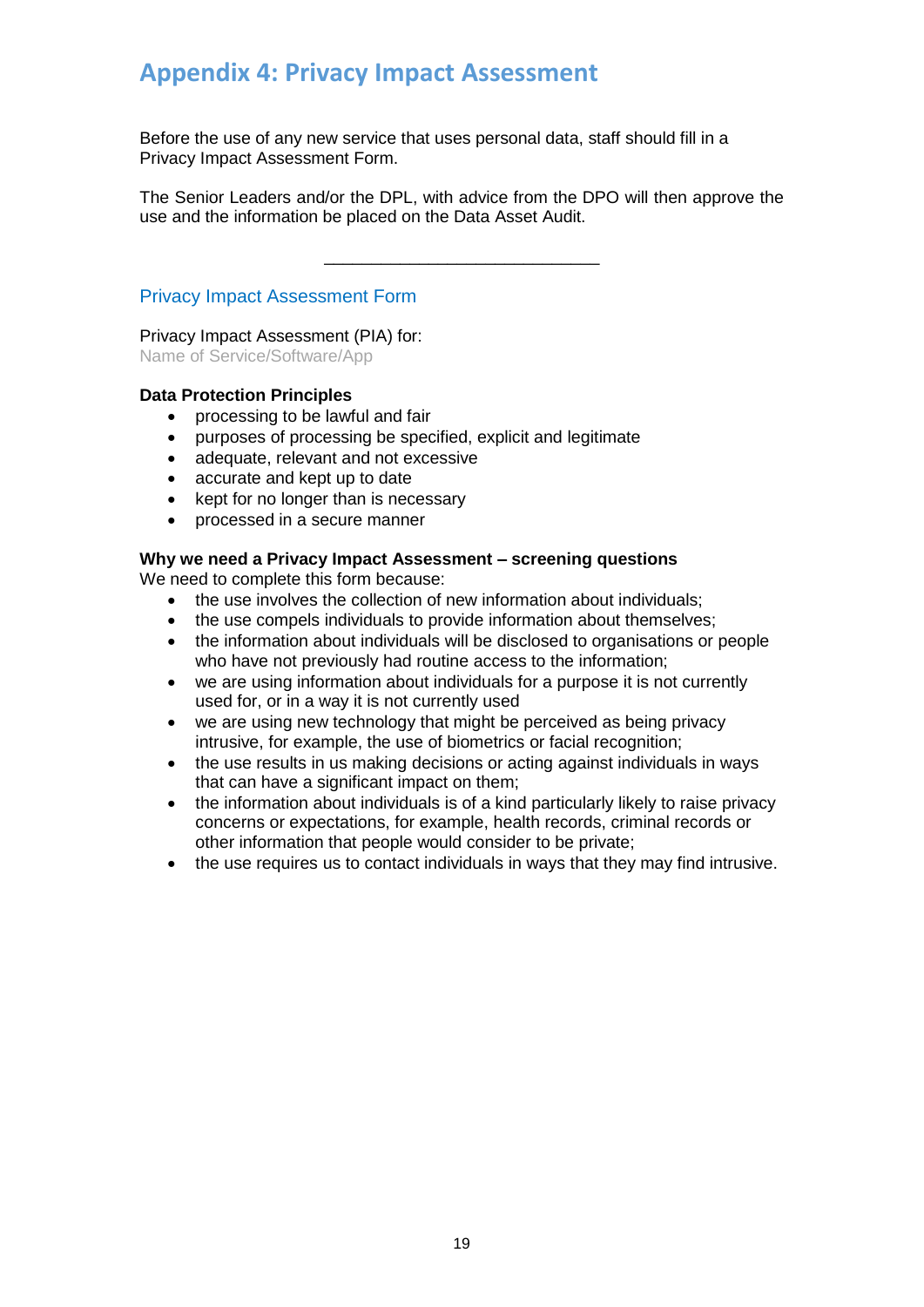| Describe the service                                                                     |                            |                           |                                 |                        |  |                        |
|------------------------------------------------------------------------------------------|----------------------------|---------------------------|---------------------------------|------------------------|--|------------------------|
|                                                                                          |                            |                           |                                 |                        |  |                        |
|                                                                                          |                            |                           |                                 |                        |  |                        |
| Describe the data collected and the possible uses of the data                            |                            |                           |                                 |                        |  |                        |
|                                                                                          |                            |                           |                                 |                        |  |                        |
| List of data held                                                                        |                            | <b>Collection of data</b> |                                 |                        |  |                        |
|                                                                                          |                            |                           |                                 |                        |  |                        |
|                                                                                          |                            |                           |                                 |                        |  |                        |
|                                                                                          |                            |                           |                                 |                        |  |                        |
|                                                                                          |                            | Possible uses             |                                 |                        |  |                        |
|                                                                                          |                            |                           |                                 |                        |  |                        |
|                                                                                          |                            |                           |                                 |                        |  |                        |
| Identify the privacy, related risks and possible solutions To be discussed with the Data |                            |                           |                                 |                        |  |                        |
| <b>Protection Lead</b>                                                                   |                            |                           |                                 |                        |  |                        |
| Privacy issue                                                                            | <b>Risk to individuals</b> |                           |                                 | <b>DPA Risks</b>       |  | Possible               |
| 1.                                                                                       |                            |                           |                                 |                        |  | Solutions              |
| 2.                                                                                       | $\bullet$<br>$\bullet$     |                           |                                 | $\bullet$<br>$\bullet$ |  | $\bullet$<br>$\bullet$ |
| 3.                                                                                       | $\bullet$                  |                           |                                 | $\bullet$              |  | $\bullet$              |
| 4.                                                                                       | $\bullet$                  |                           |                                 | $\bullet$              |  | $\bullet$              |
| 5.                                                                                       | $\bullet$                  |                           |                                 | $\bullet$              |  | $\bullet$              |
| 6.                                                                                       | $\bullet$                  |                           |                                 | $\bullet$              |  | $\bullet$              |
| Sign off and notes                                                                       |                            |                           |                                 |                        |  |                        |
|                                                                                          |                            |                           |                                 |                        |  |                        |
| Comments on risks                                                                        |                            |                           | Processes that must be in place |                        |  |                        |
|                                                                                          |                            |                           |                                 |                        |  |                        |
| Contact point for future privacy concerns                                                |                            |                           |                                 |                        |  |                        |
|                                                                                          |                            |                           |                                 |                        |  |                        |
| Data Protection Officer:<br>dposchools@somerset.gov.uk                                   |                            |                           |                                 |                        |  |                        |
| Jacky Ankerman - jankerman@educ.somerset.gov.uk<br>Data Protection Lead:                 |                            |                           |                                 |                        |  |                        |
|                                                                                          |                            |                           |                                 |                        |  |                        |
| 08/12/2020<br>Date completed:                                                            |                            |                           |                                 |                        |  |                        |
|                                                                                          |                            |                           |                                 |                        |  |                        |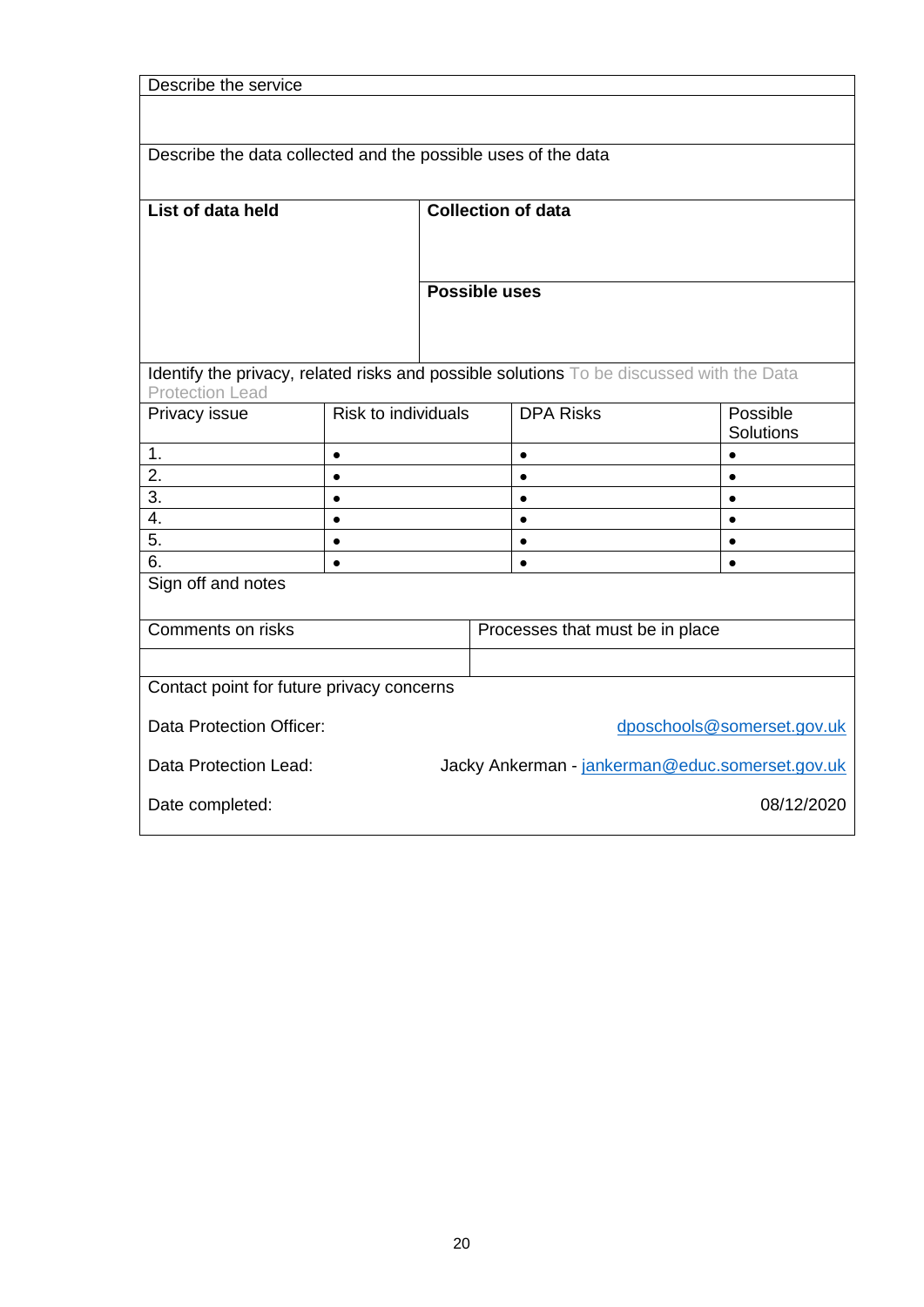### <span id="page-20-0"></span>**Appendix 5: Subject Access Request process**

On receiving a Subject Access Request or request for change or deletion of data the DPO or School will:

- inform the DPL in the school (and the Headteacher if necessary);
- record the details of the request, updating this record where necessary (see next page);
- reply to the requestor informing receipt of the request asking for clarity if there is confusion about which data is required;
- contact the DPO if clarity on the request is needed or procedure is needed;
- identify the people responsible for gathering the necessary data;
- gather the data indicating a deadline;
- examine the data for redactions making sure there is no 'bleeding' of data;
- ask the requestor for an address and time for delivery.

The whole process should take no longer than **30 calendar days**, which can be extended by a further 2 months where the request is complex or where there are numerous requests.

Please note the time for processing a request for an Educational Record in a maintained school is **15 days** (see paragraph 8.5 in Data Protection Policy)

The Subject Access Requests are held here: School Office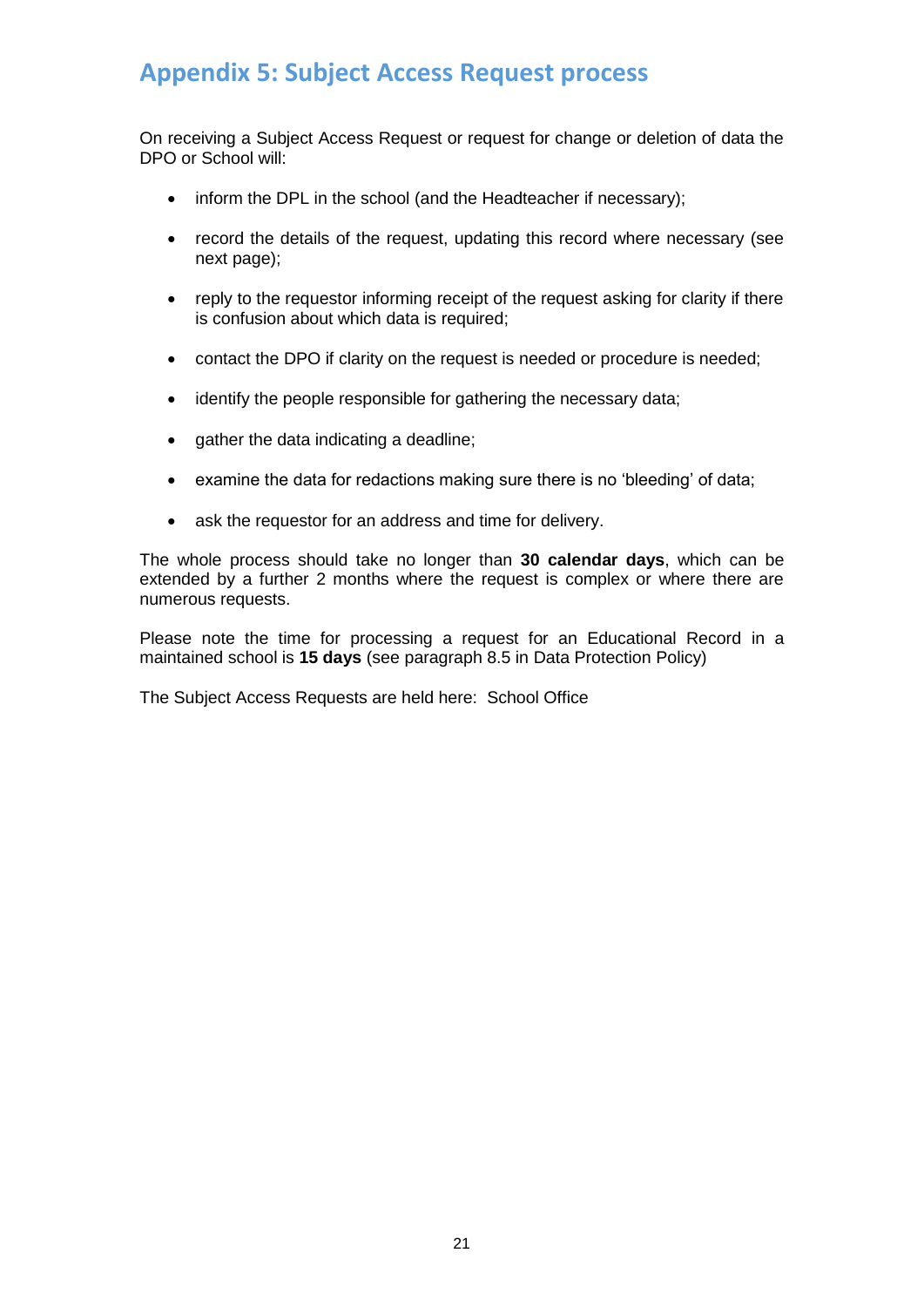#### **Subject Access Request Record**

| Name of data subject:                     |  |
|-------------------------------------------|--|
| Name of person who made request:          |  |
| Date request received:                    |  |
| Contact DPO (dposchools@somerset.gov.uk): |  |
| Date acknowledgement sent:                |  |
|                                           |  |

Name of person dealing with request:

|                                                     | Notes (Overwrite the statements in grey)                                                                                                                  |
|-----------------------------------------------------|-----------------------------------------------------------------------------------------------------------------------------------------------------------|
| Are they entitled to the data?                      | If no reply stating reasons and/or ask for proof                                                                                                          |
| Do you understand what data<br>they are asking for? | If no, ask requestor for clarity                                                                                                                          |
| Identify the data                                   | What data sources, where they are kept                                                                                                                    |
| Collect the data required                           | You may need to ask others – state a deadline in your<br>request.                                                                                         |
| Do you own all the data?                            | If no, ask third parties to release external data. If data is<br>supplied by another agency such as Psychology<br>Service, you do not own the data.       |
| Do you need to exempt/redact<br>data?               | If exempting/redacting be clear of your reasons<br>Document name, data exempted/redacted, why.                                                            |
| Is the data going to be ready in<br>time?           | Record delays and reasons.<br>Communicate with requestor stating reason for delay<br>and asking if they would like the data you have collected<br>so far. |
| Create pack                                         | Make sure that the data is in an easy to access format:<br>paper, word, excel etc.                                                                        |
| Inform requestor you have the<br>data               | Ask them how they would like it delivered                                                                                                                 |
| Deliver data                                        | Ask for confirmation/special delivery?                                                                                                                    |

At all stages, your DPO or DPL will be able to provide you with advice.

Date request completed: \_\_\_\_/\_\_\_\_/\_\_\_\_ (within 30 days of request)

Signed off by: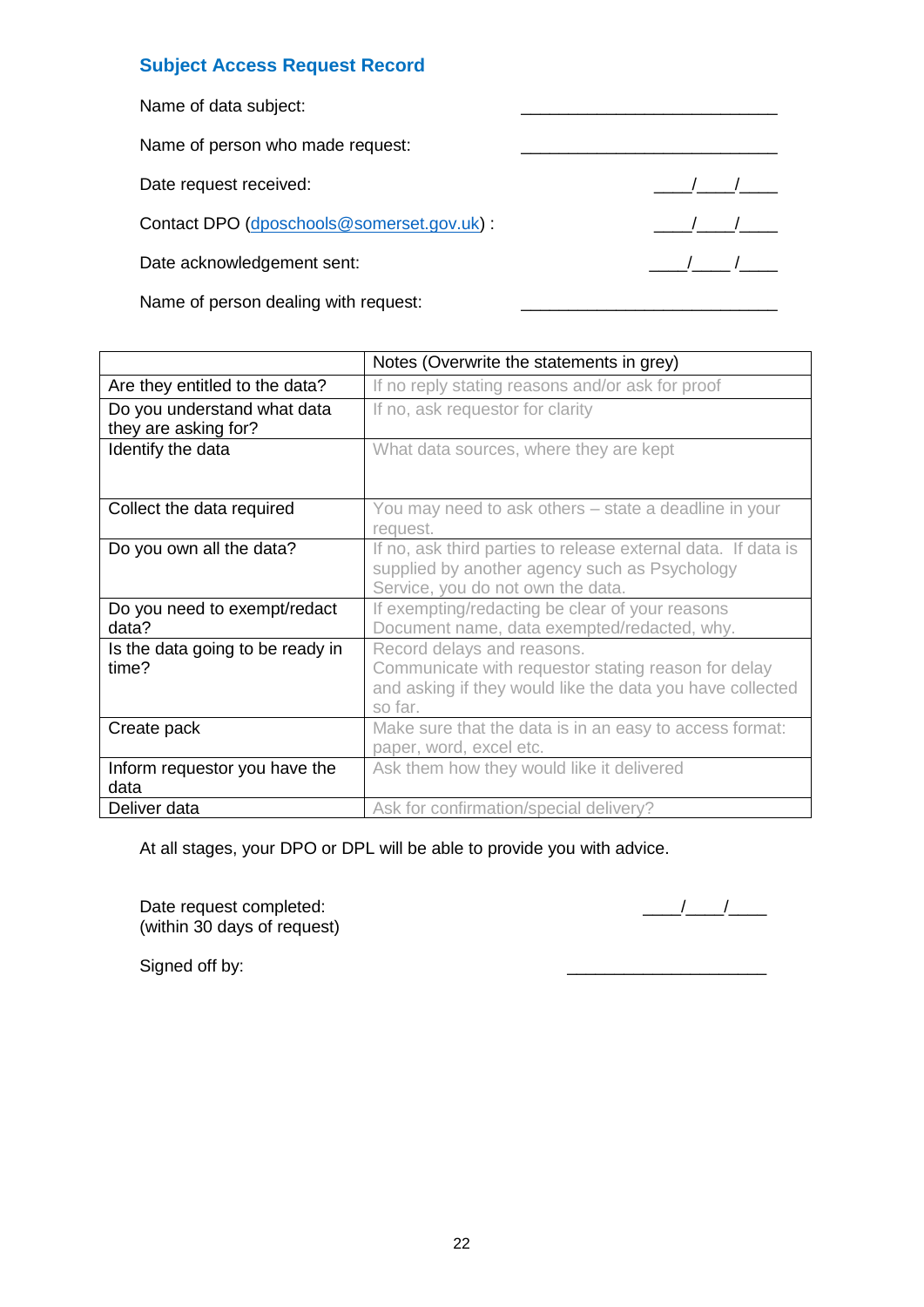## <span id="page-22-0"></span>**Appendix 6: Freedom of Information request process**

On receiving a Freedom of Information Request, which must be made in writing, the DPO or the school will:

- inform the DPL in the school (and the Headteacher if necessary);
- contact the DPO for clarity on the request and procedure, and a sample response
- record the details of the request, updating this record where necessary (see next page);
- reply to the requestor informing receipt of the request asking for clarity if there is confusion about which data is required;
- decide that if the material is already published or falls within an exemption;
- if data is not going to be published inform the requestor why this is not being released;
- identify the people responsible for gathering the necessary data;
- gather the data indicating a deadline;
- examine the data for redactions making sure there is no 'bleeding' of data;
- ask the requestor for an address and time for delivery.

The whole process should take no longer than **20 school days** (i.e. not including weekends, holidays or school closure days) or **60 working days** if this is shorter.

The Freedom of Information requests are held here: School Office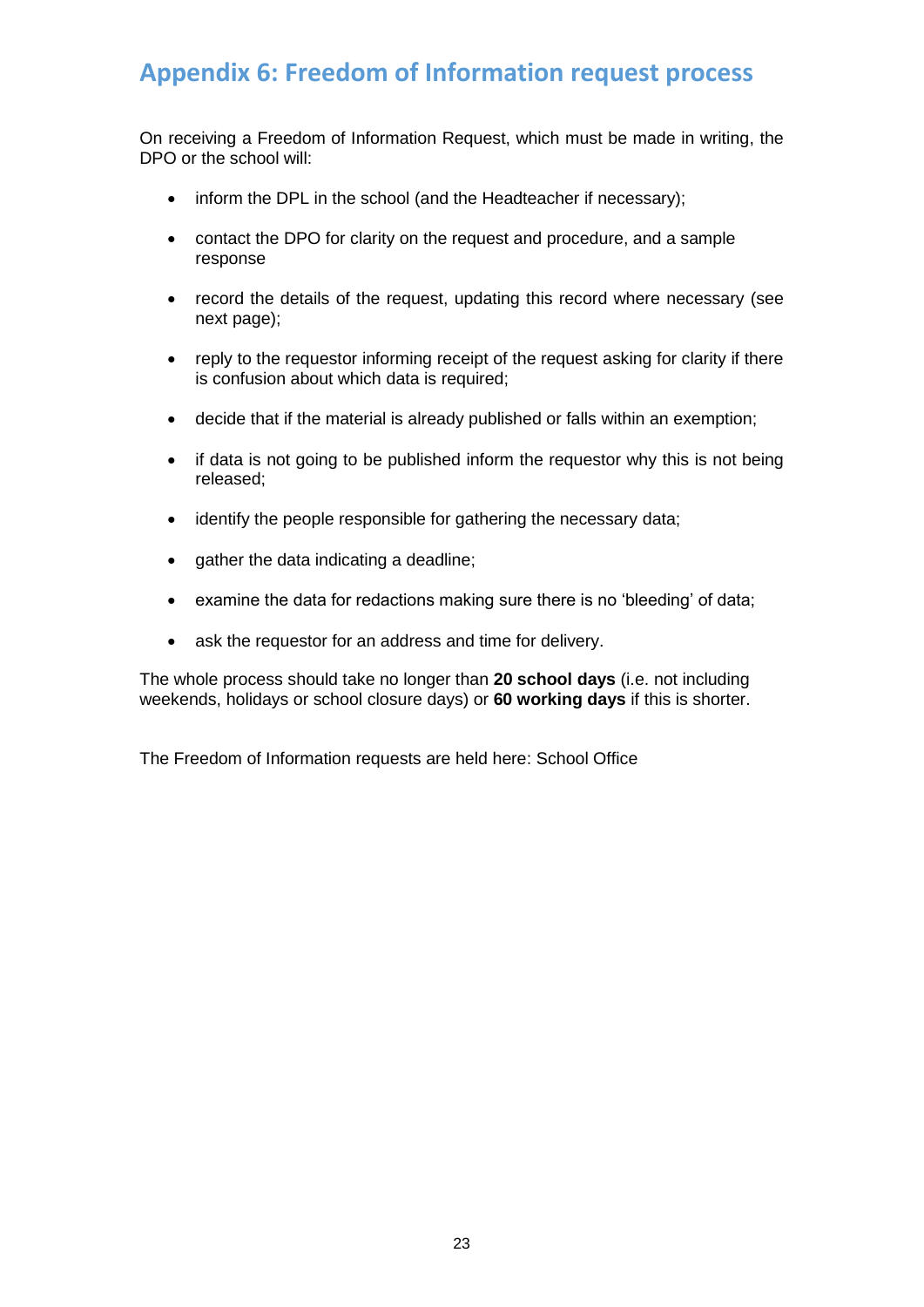#### **Freedom of Information Request Record**

Name of person who made request:

Date request received: \_\_\_\_/\_\_\_\_/\_\_\_\_

Contact DPO [\(dposchools@somerset.gov.uk\)](mailto:dposchools@somerset.gov.uk) : \_\_\_\_/\_\_\_\_/\_\_\_\_

Date acknowledgement sent: \_\_\_\_/\_\_\_\_ /\_\_\_\_

Name of person dealing with request:

|                                                     | Notes (Overwrite the statements in grey)                                                                                                                     |
|-----------------------------------------------------|--------------------------------------------------------------------------------------------------------------------------------------------------------------|
| Are they entitled to the data?                      | If no reply stating reasons                                                                                                                                  |
| Do you understand what data<br>they are asking for? | If no, ask requestor for clarity                                                                                                                             |
| Identify the data                                   | What data sources, where they are kept                                                                                                                       |
| Collect the data required                           | You may need to ask others – state a deadline in your<br>request.                                                                                            |
| Do you own all the data?                            | If no, then refer them to the correct agency                                                                                                                 |
| Do you need to exempt/redact<br>data?               | Could the data identify individuals Are any of the<br>answers less than 5 people – use '5 or less including<br>zero)?<br>Are their commercial sensibilities? |
| Is the data going to be ready in<br>time?           | Record delays and reasons.<br>Communicate with requestor stating reason for delay<br>and asking if they would like the data you have collected<br>so far.    |
| Create pack                                         | Make sure that the data is in an easy to access format:<br>paper, word, excel etc.                                                                           |
| Inform requestor you have the<br>data               | Ask them how they would like it delivered                                                                                                                    |
| Deliver data                                        | Ask for confirmation/special delivery?                                                                                                                       |

At all stages, your DPO or DPL will be able to provide you with advice.

Date request completed: \_\_\_\_/\_\_\_\_/\_\_\_\_ (within 20 days of request)

Signed off by: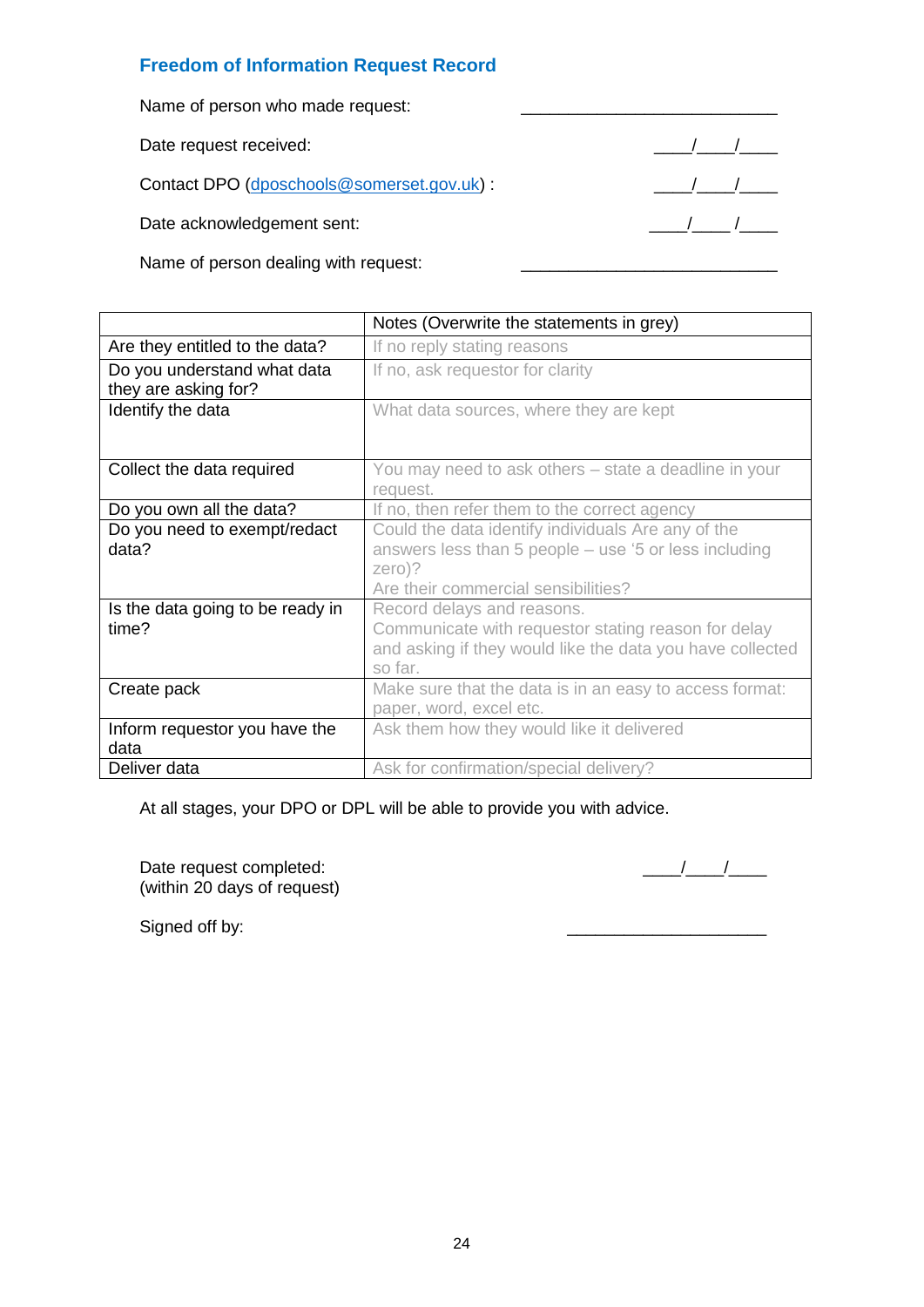### <span id="page-24-0"></span>**Appendix 7: Data breach process**

Every Data Protection Breach should be recorded. The process that should be followed is listed below:

- inform the DPL in the school (and the Headteacher if necessary);
- record the details of the breach providing these details:
	- $\circ$  a description of the nature of the personal data breach including, where possible:
	- o the categories and approximate number of individuals concerned; and
	- o the categories and approximate number of personal data records concerned;
	- o the name and contact details of the data protection officer (if your organisation has one) or other contact point where more information can be obtained;
	- o a description of the likely consequences of the personal data breach; and
	- o a description of the measures taken, or proposed to be taken, to deal with the personal data breach, including, where appropriate, the measures taken to mitigate any possible adverse effects.
- contact the DPO if clarity on reporting the breach is needed and if necessary, report to the ICO;
	- $\circ$  either by phoning 0303 123 1113
	- o By filling in the form at: [https://ico.org.uk/media/for](https://ico.org.uk/media/for-organisations/documents/2258298/personal-data-breach-report-form-web-dpa-2018.doc)[organisations/documents/2258298/personal-data-breach-report-form](https://ico.org.uk/media/for-organisations/documents/2258298/personal-data-breach-report-form-web-dpa-2018.doc)[web-dpa-2018.doc](https://ico.org.uk/media/for-organisations/documents/2258298/personal-data-breach-report-form-web-dpa-2018.doc) and sending it to [casework@ico.org.uk](mailto:casework@ico.org.uk)
- updating this record where necessary (see next page);
- identify the people whose data is accidentally released, inform them of the breach and the processes taken to rectify the situation;
- review why the breach took place and if future similar events can be avoided.

The Data Protection Breach records requests are held here: School Office